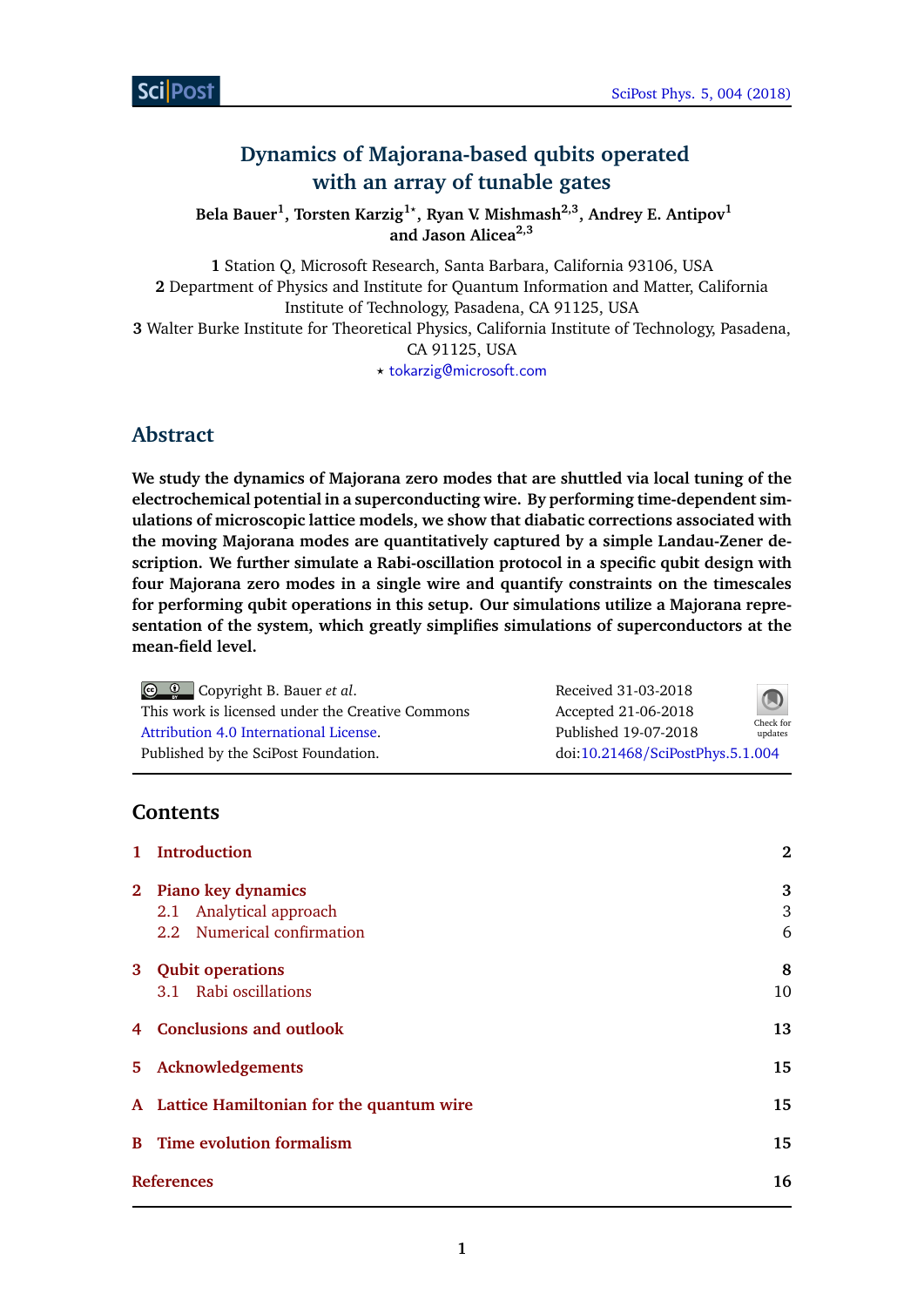# <span id="page-1-0"></span>**1 Introduction**

Quantum computation holds great promise to solve some of the most challenging computational problems. Its progress, however, has been held back by the enormous difficulty of building reliable qubits, i.e., two-level quantum systems engineered to store and manipulate quantum information. While many qubit platforms have seen rapid progress in recent years and have enabled successful demonstrations of small but non-trivial quantum algorithms (see, for example, Refs. [[1–](#page-15-1)[3](#page-15-2)]), scaling these to the point where they allow robust error correction for a large number of qubits remains challenging.

Topological quantum computation [[4](#page-15-3)] promises a giant leap forward by encoding quantum information into degrees of freedom that are inherently robust against external perturbations. This provides both a robust quantum memory as well as a discrete set of quantum gates that can be executed to high accuracy without further fine-tuning. Currently, the most promising hardware platforms to enable topological quantum computation are networks of one-dimensional topological superconductors that exhibit Majorana zero modes [[5–](#page-16-0)[12](#page-16-1)].

One of the earliest proposals for performing quantum computation with Majorana zero modes (MZMs) relies on physically moving these MZMs by tuning a series of electric gates under the superconductor in such a way as to drive different regions of the wire into the topological or non-topological regime [[13](#page-16-2)]. MZMs will form at the boundaries between topological and non-topological regions, and as long as the separation between different MZMs is kept large enough and the changes in the electrochemical potential are performed sufficiently slowly [[14](#page-16-3)[–17](#page-16-4)], the manipulations of the state should be coherent in the low-energy subspace. We will refer to this as the 'piano key' approach to manipulating MZMs. Note that the requirement of sufficient separation and slow operations appear also in other methods of operating topological qubits [[18–](#page-16-5)[22](#page-17-0)]. At finite temperature, some of these restrictions may become more stringent [[23,](#page-17-1)[24](#page-17-2)].

While theoretically appealing, this model of computation has been regarded as somewhat impractical due to the large voltages that might be required to tune the system in and out of the topological regime. This has led to a wide array of alternative means of manipulating MZMs [[25–](#page-17-3)[27](#page-17-4)]. However, the desire for a minimal Majorana-based qubit, together with potential improvements to gating techniques [[28,](#page-17-5) [29](#page-17-6)], have led to renewed interest in qubit designs where MZMs are moved in this fashion. A possible design that is in principle able to demonstrate some of the advantageous properties of MZMs for quantum computation was proposed in Ref. [[30](#page-17-7)]; if additionally operated at finite overall charging energy, it can also be seen as a minimal version of designs put forward in Ref. [[27](#page-17-4)]. Similar ideas were pursued in Ref. [[31](#page-17-8)].

In this paper, we first answer the question of how quickly MZMs can be moved using piano keys in the so far less-explored but more practical regime of sizable piano keys larger than the typical size of the MZMs. Tuning sizable regions through the topological phase transition introduces gap closing and reopening dynamics. We show that they are well-described by a Landau-Zener model and obtain a scaling relation for the diabatic errors, which we confirm in numerical simulations of the system. We then turn to simulations of simple protocols for Rabi oscillations in the qubit design of Ref. [[30](#page-17-7)]. The simulations are performed both using Kitaev chains and more realistic models of spinful fermions on a lattice where the combined effects of induced superconductivity, Zeeman magnetic field, and spin-orbit coupling give rise to an effectively spinless *p*-wave superconductor. We confirm the scaling relation for diabatic errors in these more realistic settings, and furthermore discuss the constraints on the qubit operation timescales and the accuracy limitations due to the finite size of the qubit.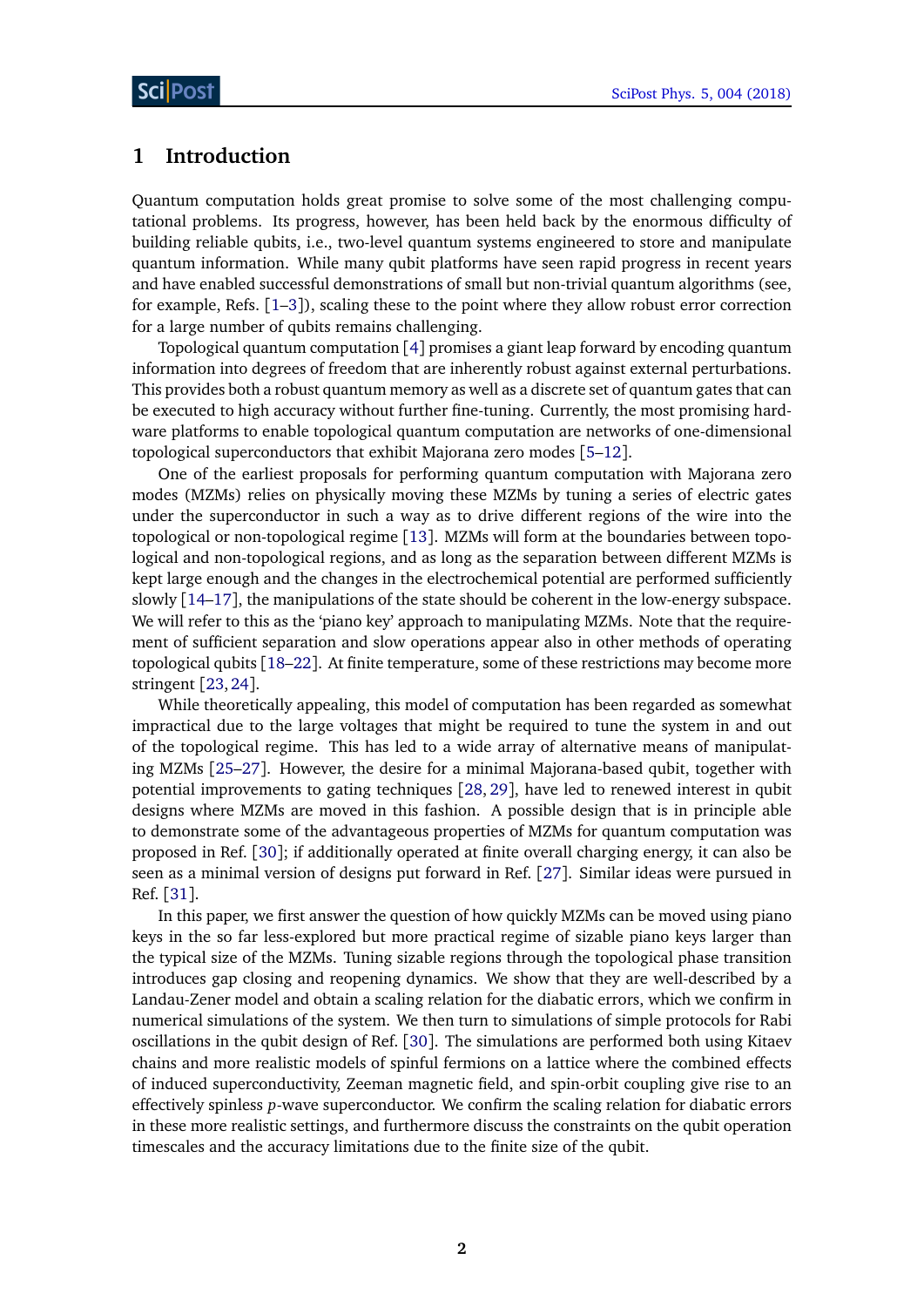<span id="page-2-3"></span>

Figure 1: Piano-key move in a quantum wire (orange) proximitized by a superconducting shell (blue). The right MZM is moved by changing the electrochemical potential profile (indicated by solid black lines). The electrochemical potential on the left is held fixed in the topological regime;  $\mu_{\text{left}} = \mu_{\text{top}}$ , while on the right it is tuned from an initial value in the trivial regime to its final value in the topological regime, see Eq. [\(1\)](#page-2-2). The tuning of  $\mu_{\text{left}}$  and  $\mu_{\text{right}}$  is performed by separate gates. The gate voltages are indicated by a green (dark red) color corresponding to the (non) topological regime.

# <span id="page-2-0"></span>**2 Piano key dynamics**

As a first step, we analyze the protocol illustrated in Fig. [1.](#page-2-3) We consider a one-dimensional superconductor whose electrochemical potential on the left and right halves can be independently tuned via electric gates. The gates are used to transport a MZM from the center of the system to its right end over a time scale *τ*. More quantitatively, the electrochemical potential on the left half is fixed to a value  $\mu_{\text{top}}$  corresponding to the topological regime, while the electrochemical potential on the right is tuned according to

<span id="page-2-2"></span>
$$
\mu_{\text{right}}(t) = [1 - f(t/\tau)] \mu_{\text{triv}} + f(t/\tau) \mu_{\text{top}}.
$$
\n(1)

Here  $f(s)$  is a monotonically increasing function with  $f(0) = 0$  and  $f(1) = 1$ ; for example, one could choose  $f(s) = \sin^2(s\pi/2)$ , in which case  $\partial_s f(s) = 0$  at  $s = 0, 1$  as well. The right half thus begins in the trivial regime, but at time  $\tau$  exhibits an electrochemical potential  $\mu_{\text{top}}$ corresponding to the topological phase—thereby transporting the MZM as desired. In the strict adiabatic limit, the system is guaranteed to follow the instantaneous ground state throughout the protocol. In the remainder of this section we will explore both analytically and numerically diabatic corrections that arise when  $\tau$  is finite. Our analytic approach closely follows earlier work by Damski and Zurek et al. [[32,](#page-17-9)[33](#page-17-10)].

#### <span id="page-2-1"></span>**2.1 Analytical approach**

For reasonably slow protocols, the diabatic corrections will be dominated by the point at which the gap of the instantaneous Hamiltonian is minimal. In our setup the gap is minimized when the piano key passes the critical point between the topological and trivial regimes, i.e., when  $\mu_{\rm right}(t)$  =  $\mu_{\rm c}$ . The finite size of the piano key will prevent a full closing of the gap at criticality and is therefore crucial for reaching the adiabatic regime. To obtain intuition, here we will estimate the probability for a diabatic transition out of the ground state by deriving a simplified two-level model for the system's low-energy spectrum near criticality and applying Landau-Zener theory.

The critical point corresponds to an Ising transition for which the low-energy degrees of freedom consist of right- and left-moving Majorana-fermion fields  $\gamma_{R/L}.$  For  $\mu_{\rm right}$  close to  $\mu_{\rm c}$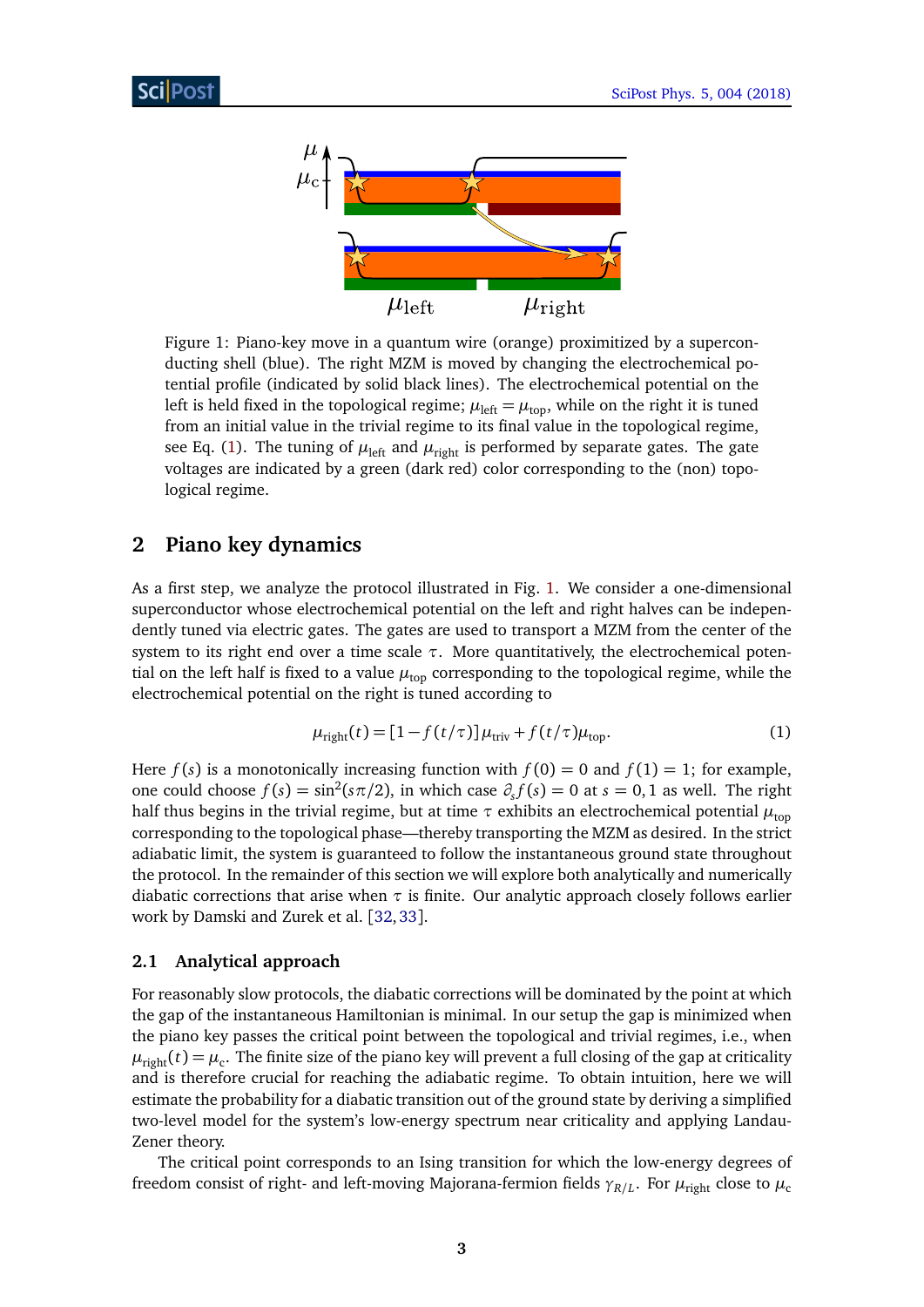the right half of the superconductor is thus described by a low-energy Hamiltonian

$$
\mathcal{H} = \int_0^{L_{\text{right}}} dx \left[ -i\nu (\gamma_R \partial_x \gamma_R - \gamma_L \partial_x \gamma_L) + m(t) i \gamma_R \gamma_L \right]. \tag{2}
$$

Here  $L_{\text{right}}$  is the length of the piano key (right half of the system),  $\nu$  is a velocity determined by microscopics, and *m*(*t*) is a time-dependent 'mass' for the Majorana fermions tuned by the electrochemical potential. Near the transition we expect

<span id="page-3-1"></span>
$$
m(t) = \lambda \delta \mu(t),\tag{3}
$$

with  $δμ(t) = μ_{right(t)} - μ_c$  and  $λ$  a model-dependent dimensionless coefficient. Additionally, the Majorana fields are subject to boundary conditions imposed by the left half of the system (which is topological) and the vacuum on the other end.

In an infinite system the instantaneous single-particle excitation energies are given by

$$
\varepsilon(k) = \sqrt{(vk)^2 + (\lambda \,\delta\mu)^2},\tag{4}
$$

with  $k$  the fermion momentum. Momentum is quantized to values  $k_n$  in the finite-size piano key, however, yielding a discrete spectrum  $\varepsilon_n \equiv \sqrt{(\nu k_n)^2 + (\lambda \, \delta \mu)^2}$  that we wish to now determine. The precise quantization condition follows from the boundary conditions noted above, and can be inferred using a variant of the arguments from Ref. [[34](#page-17-11)]. Consider for the moment  $\delta \mu = 0$ . Two important properties arise here: First, in this limit we can equivalently repackage the right- and left-movers into a single *chiral* Majorana fermion defined on a system of length 2*L*<sub>right</sub>. (This chiral field simply corresponds to  $\gamma_R$  on the interval 0 to *L*<sub>right</sub> and  $\gamma_L$ on the interval *L*right to 2*L*right.) And second, the Majorana zero mode on the far left end of the system (see Fig. [1\)](#page-2-3) must continue to have a partner on the right half, which at  $\delta \mu = 0$ delocalizes across the critical region. The single chiral fermion must therefore exhibit *periodic* boundary conditions<sup>[1](#page-3-0)</sup> with discrete momenta  $k_n = \frac{2\pi n}{2L_{\text{right}}}$  $\frac{2\pi n}{2L_{\text{right}}}$ . Here the  $n=0$  level corresponds to the 'partner' Majorana zero mode while  $n = 1, 2, \ldots$  correspond to finite-energy excitations.

We now focus on the ground state  $|0\rangle$  and first excited state  $|1\rangle$  within the same totalfermion-parity sector. The latter arises from the former by adding an excitation with wavevector  $k_{n=1}$  *and* applying a Majorana-zero-mode operator to restore the original fermion parity; their instantaneous energy difference is then  $\Delta E = \sqrt{\delta \varepsilon^2 + (\lambda \, \delta \mu)^2}$  with

<span id="page-3-2"></span>
$$
\delta \varepsilon = \frac{\pi \nu}{L_{\text{right}}}.\tag{5}
$$

This splitting is captured by an effective time-dependent Hamiltonian

$$
H_{\text{eff}}(t) = \frac{1}{2} [\delta \varepsilon \sigma^x + \lambda \delta \mu(t) \sigma^z]. \tag{6}
$$

In this form we can apply a standard Landau-Zener formula [[35–](#page-18-0)[38](#page-18-1)] to obtain the probability *p* for exciting the system above the ground state:

$$
p = \exp\left[-\frac{\pi}{2} \frac{\delta \varepsilon^2}{\lambda |\delta \mu|}\right],\tag{7}
$$

where *δµ*˙ denotes the time-derivative of *δµ*(*t*) evaluated at criticality. Next we specialize to

$$
\delta\mu(t) = \left[1 - 2\sin^2\left(\frac{\pi t}{2\tau}\right)\right](\mu_c - \mu_{\text{top}}). \tag{8}
$$

<span id="page-3-0"></span><sup>&</sup>lt;sup>1</sup>By contrast, anti-periodic boundary conditions arose in Ref. [[34](#page-17-11)]. In the setup addressed there the critical region was bordered on both sides by trivial phases, thus precluding the appearance of a Majorana zero mode at criticality.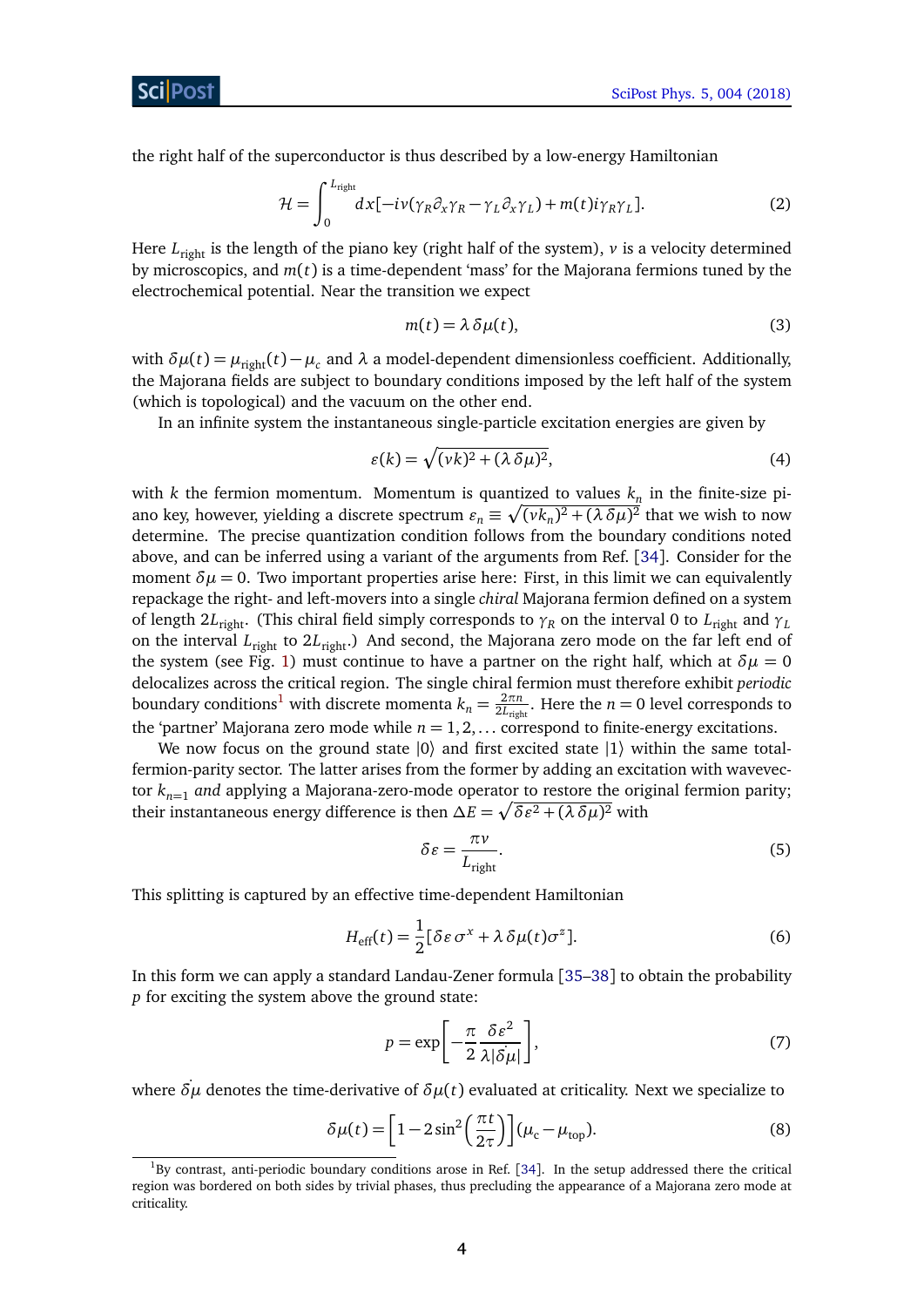This choice corresponds to Eq. [\(1\)](#page-2-2) with  $\mu_{\text{triv}} = 2\mu_c - \mu_{\text{top}}$ , where the critical point arises at *t* = *τ*/2, midway through the protocol. Hence  $|\delta \mu| = \pi |\mu_c - \mu_{\text{top}}| / \tau$ , yielding a probability

<span id="page-4-0"></span>
$$
p = e^{-\tau/\tau_0}, \quad \tau_0 = 2\lambda \left| \mu_c - \mu_{\text{top}} \right| \left( \frac{L_{\text{right}}}{\pi \nu} \right)^2.
$$
 (9)

Protocol times exceeding  $\tau_0$  approximate the adiabatic limit.

It remains to determine the velocity *v* and coefficient *λ*, which one can readily extract from a given microscopic model by examining the energy spectrum near criticality and fitting to Eq. [\(4\)](#page-3-1). We will consider two specific microscopic realizations. The first is the Kitaev chain [[5](#page-16-0)] with Hamiltonian

$$
H_{\rm K} = \sum_{i} \left[ -\mu c_i^{\dagger} c_i - \frac{w}{2} \left( c_i^{\dagger} c_{i+1} + H.c. \right) \right] + \frac{\Delta}{2} \sum_{i} \left( c_i c_{i+1} + H.c. \right). \tag{10}
$$

At this point *H* above is not intended to describe the entire superconductor from Fig. [1.](#page-2-3) Instead we consider a simple uniform chain, which suffices for extracting *v*,*λ*. The single-particle excitation spectrum is given by

$$
\varepsilon(k) = \sqrt{\lfloor \Delta \sin(ka) \rfloor^2 + \lfloor w \cos(ka) + \mu \rfloor^2},\tag{11}
$$

where *a* is the lattice spacing. Focusing on the critical point at electrochemical potential  $\mu_c$ and expanding for small *k* yields  $v = a\Delta$  and  $\lambda = 1$ . In the Kitaev-chain realization, the characteristic time scale in Eq. [\(9\)](#page-4-0) thus reduces to

<span id="page-4-2"></span><span id="page-4-1"></span>
$$
\tau_0^{\text{K}} = 2|\mu_{\text{c}} - \mu_{\text{top}}| \left(\frac{L_{\text{right}}}{\pi a \Delta}\right)^2.
$$
 (12)

For a more realistic setting, we consider the canonical model of a quantum wire that exhibits topological superconductivity [[7,](#page-16-6)[8](#page-16-7)] due to a combination of spin-orbit coupling *α*, Zeeman field *V<sup>z</sup>* , and proximity-induced pairing *∆*:

$$
H_{\text{QW}} = \int dx \, \psi^{\dagger} \left( -\frac{\partial_x^2}{2m} - \mu - i\alpha \sigma^y \partial_x + V_z \sigma^z \right) \psi + \int dx \, \Delta(\psi_{\uparrow} \psi_{\downarrow} + H.c.). \tag{13}
$$

We give the lattice version of the above Hamiltonian, which we use in the numerical simula-tions, in Appendix [A.](#page-14-1) The topological phase forms in the parameter regime  $V_z^2 > \Delta^2 + \mu^2$ , so that critical points occur at both  $\mu_c = +\sqrt{V_z^2 - \Delta^2}$  and  $\mu_c = -\sqrt{V_z^2 - \Delta^2}$ . Two critical points arise because one can destroy the topological phase either by raising the density to enter a conventional superconducting state with two partially occupied bands, or by depleting the bands altogether, yielding a trivial strong-pairing phase. Our calculation applies to both cases, and we will include examples of both in our numerical simulations. Expanding the energy spectrum near criticality as above now gives  $v = \alpha \Delta/V_z$  and  $\lambda = \sqrt{1 - \Delta^2/V_z^2}$ . The characteristic time scale in Eq. [\(9\)](#page-4-0) is then

<span id="page-4-3"></span>
$$
\tau_0^{\text{QW}} = 2\sqrt{1 - \frac{\Delta^2}{V_z^2}} |\mu_{\text{c}} - \mu_{\text{top}}| \left(\frac{L_{\text{right}} V_z}{\pi \alpha \Delta}\right)^2.
$$
 (14)

for the quantum-wire realization. Notice that as *V<sup>z</sup>* approaches *∆* from above, *λ* vanishes and thus so does  $\tau_0^{\text{QW}}$  $\delta_0^{\text{ew}}$ , signaling a breakdown of our formalism. In this singular limit, the two phase transitions mentioned above coincide, i.e., the topological phase shrinks to a point. Our protocol thus requires  $V_z > \Delta$ .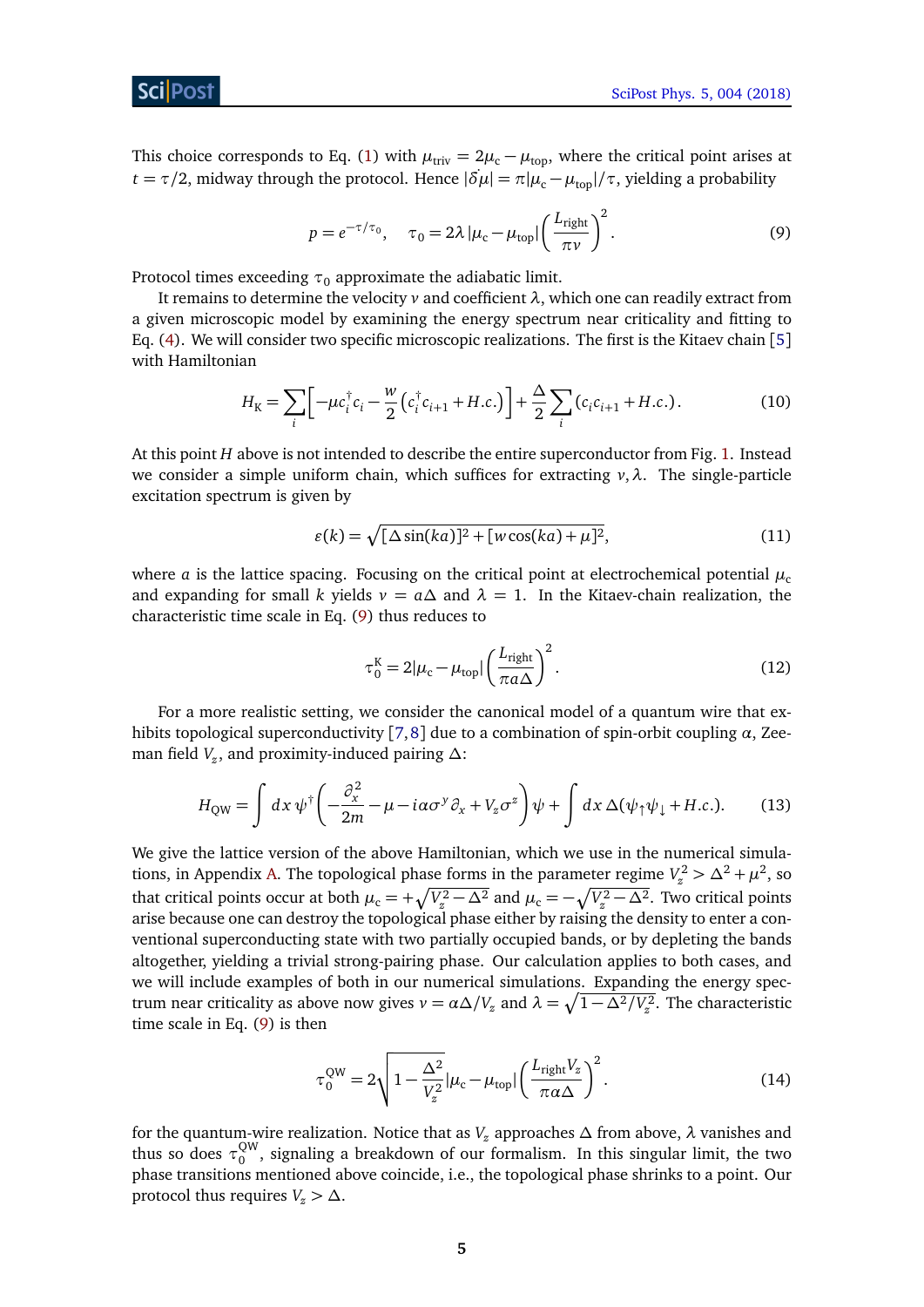Assuming  $V_z = 0.3$  meV,  $\Delta = 0.1$  meV,  $L_{\text{right}} = 0.5$   $\mu$ m,  $\alpha = 0.01$  eV·nm, and  $|\mu_c - \mu_{\text{top}}| = 0.5$ meV, we find  $\tau_0^{\text{QW}} \sim 10$  ns. Comparing this estimate to other schemes [[18](#page-16-5)[–22](#page-17-0)] where the relevant adiabatic timescale is typically the inverse topological gap ∼ 0.1ns, we observe that large piano keys, corresponding to a small level spacing at the critical point, indeed lead to more stringent requirements for adiabaticity. We note, however, that some caution is warranted with the specific value of the above estimate for  $\tau_0^{\text{QW}}$ 0 . Physical parameters such as the *g*-factor and the strength of spin-orbit coupling are generally renormalized from the values for an isolated semiconducting wire [[39](#page-18-2)], which in turn can influence the level spacing [[40](#page-18-3)]. Such effects can be particularly dramatic when the wire strongly couples to the superconductor since the relevant low-energy wavefunctions have significant weight also in the superconductor [[41,](#page-18-4) [42](#page-18-5)]. Furthermore, the spin-orbit-coupling strength may be strongly affected by geometric effects due to confinement of the wavefunctions.

#### <span id="page-5-0"></span>**2.2 Numerical confirmation**

To confirm the analytic estimates, we perform numerical simulations of the dynamical protocol using a Majorana representation of the Hamiltonian. While such a representation is in principle possible for any quadratic fermionic system, it is particularly suited to the simulation of the dynamics of superconducting systems at the mean-field level, where it greatly simplifies the computation of physical observables such as the joint parity of a collection of Majorana modes. For details of the numerical approach, we refer to Appendix [B.](#page-14-2) We use the inter-site hopping as the energy unit, and the distance between the neighboring sites as the unit of length.

We simulate the protocol in Kitaev chains of lengths ranging from  $L = 60$  to  $L = 100$  (here *L*right = *L/*2), and for various values of *∆* and the initial and final electrochemical potential. We estimate the diabatic errors in two ways: First, by computing the overlap of the final wavefunction  $\ket{\psi_f}$  with the instantaneous ground state of the final Hamiltonian  $\ket{\psi_0}$  in the same parity sector as the initial state; the error is then  $1 - |\langle \psi_f | \psi_0 \rangle|^2$ . Note that since there are at all times only two MZMs, there is no topological degeneracy in a fixed parity sector in this system. In a second, complementary approach, we compute the occupation of the low-energy subspace spanned by the two Majorana modes *γ*1,2 which are defined through instantaneous single-particle eigenstates of the final Hamiltonian. Here the error is defined

<span id="page-5-1"></span>

Figure 2: Numerical results for diabatic errors in a piano-key move simulated in a Kitaev-chain model. The data represents an array of parameters for  $L = 60, 80, 100$ ,  $Δ = 0.3, 0.5,$  and  $μ_{triv} - μ_{top} = 0.5, 1.0$ . The ramp shape is  $f(s) = sin^2(sπ/2)$ . The dashed line indicates a fit to  $p = e^{-\tau/\tau_0^{\text{K}}}$ ; see Eq. [\(12\)](#page-4-1).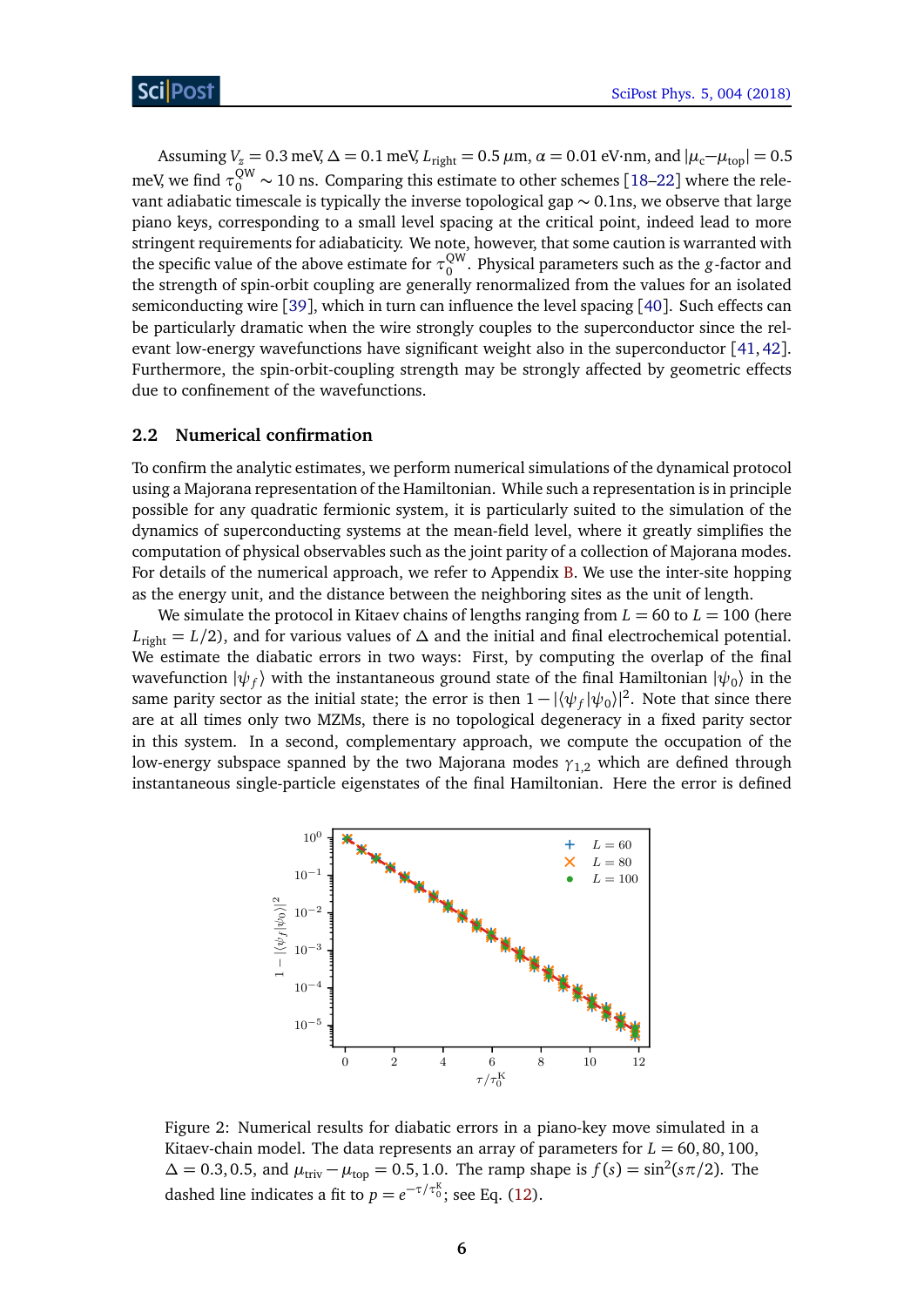as  $1 - (\langle i\gamma_1\gamma_2 \rangle + 1)/2$ , where we use a convention such that  $\langle i\gamma_1\gamma_2 \rangle = +1$  in the ideal limit. This error measure is more relevant for applications to topological quantum computation as it specifically quantifies the weight of excitations from the Majorana wavefunctions, i.e., the low-energy single-particle operators that generate the ground-state manifold.

Figure [2](#page-5-1) shows our numerical results for the overlap; with the exception of all but the fastest of protocols ( $\tau \lesssim \tau_0$ ), the two error measures behave essentially identically. We find excellent agreement with the theoretical prediction over a wide range of protocols speeds and parameter choices. This collapse is good evidence that the simple Landau-Zener form considered above holds also in the more realistic setting where a continuum of states collapses at the critical point, as first observed in Refs. [[32,](#page-17-9) [33](#page-17-10)] in the context of the Ising model. For smaller systems, subleading finite-size corrections are more prevalent, and the results deviate more from the theoretical prediction. We note that for non-analytic choices of  $f(s)$  the exponential behavior eventually crosses over to a power law (see, e.g., [[19,](#page-16-8) [20](#page-16-9)]). Due to the choice of a smooth first derivative of  $f(s)$  and the large ratio between the gap at the point of nonanalyticity ~ ∆*µ* and the gap δε that is controlling the Landau-Zener dynamics, the prefactor of the power law is too small to be observed in Fig. [2.](#page-5-1) We checked that for a discontinuous first derivative  $f(s) = s$  (for  $0 < s < 1$ ) and small system sizes, the power law becomes observable at large times.

We perform similar simulations of the spinful model, Eq. [\(13\)](#page-4-2). Figure [3,](#page-6-0) which is analogous to Fig. [2,](#page-5-1) shows our results for this case. Here we consider total system sizes between  $L = 100$ and *L* = 220, and an array of values for the parameters  $\Delta$ ,  $V_z$  and  $\alpha$  as listed in the caption of Fig. [3.](#page-6-0) (Recall that phase transitions occur at  $\mu_c = \pm \sqrt{V_z^2 - \Delta^2}$ ; hence we only examine combinations of the parameters with  $V_z > \Delta$ , where the topological phase has a finite extent.) The values for the electrochemical potential in the trivial and topological phases are chosen symmetrically around the critical value such that the phase transition occurs halfway through the evolution. We again consider both error quantities and find excellent agreement between them for all but very fast protocols.

<span id="page-6-0"></span>

Figure 3: Diabatic errors in the piano-key protocol simulated using a spinful model for various combinations of  $\Delta = 0.3, 0.5, V_{z} = 0.4, 0.6, 0.8, \alpha = 0.3, 0.6$ , with the initial and final electrochemical potential appropriately chosen deep in the topological and trivial regimes, respectively. Total system sizes are  $L = 100, 140, 180, 220$ . Finite-size effects are more pronounced compared to Fig. [2](#page-5-1) since the coherence lengths are much larger in the cases shown here. The dashed line indicates a fit to  $p = e^{-\tau/\tau_0^{\text{QW}}}$ ; see Eq. [\(14\)](#page-4-3).

Compared to results for the Kitaev model, the data shown in Fig. [3](#page-6-0) scatters much more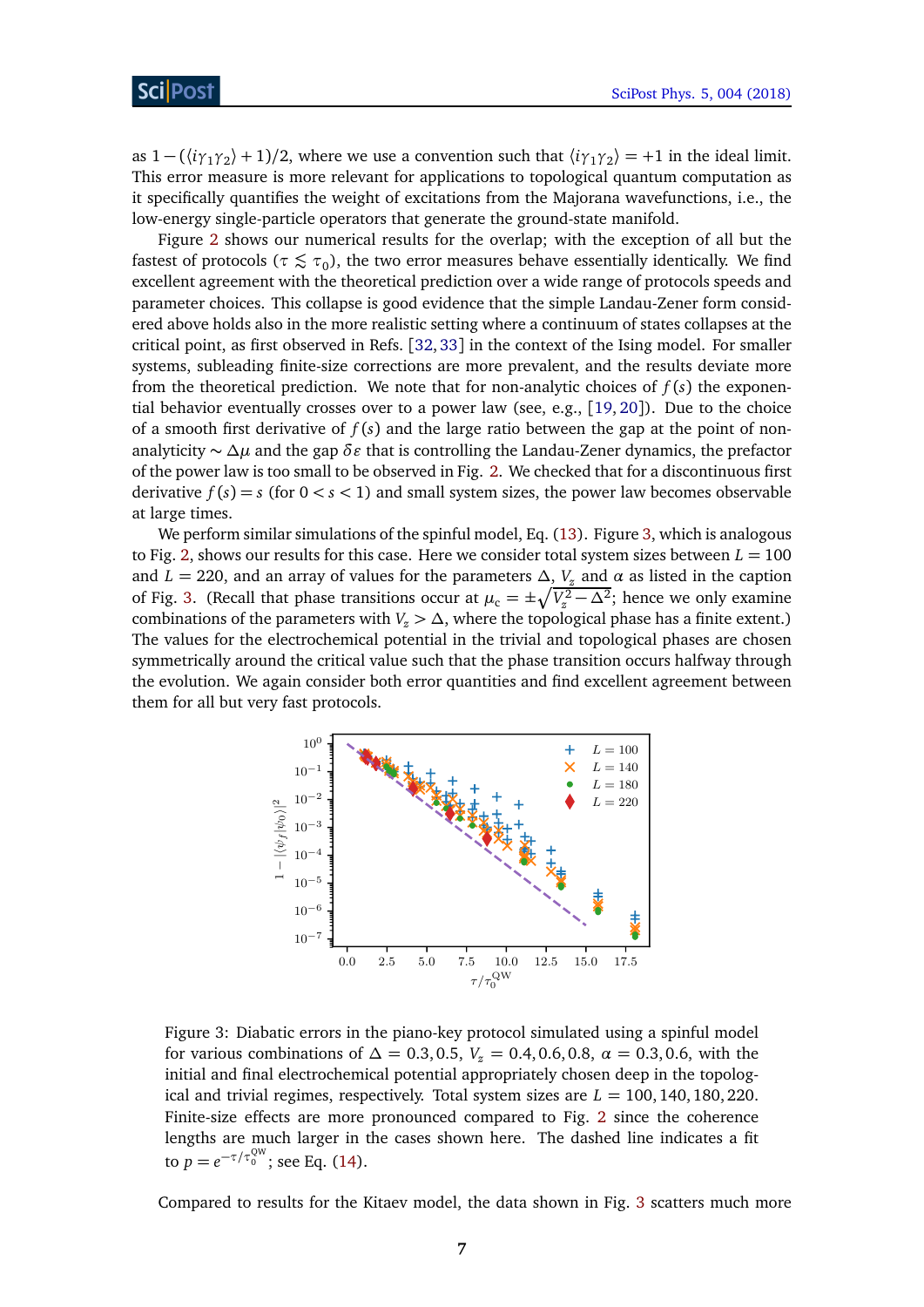<span id="page-7-2"></span>

Figure 4: Diabatic errors in the same setup as Fig. [3,](#page-6-0) but now plotted as a function of *τ*/*τ*<sup>QW</sup><sub>0,num</sub>. Equation [\(15\)](#page-7-1) defines the characteristic time scale  $\tau_{0,\text{num}}^{\text{QW}}$ , which accounts for finite-size corrections to the size of the minimal excitation gap and the electrochemical potential at which it arises. The dashed line indicates a fit to  $p=e^{-\tau/\tau^{\rm QW}_{0,\rm num}}.$ The excellent data collapse evident here indicates that the scatter in Fig. [3](#page-6-0) originates from finite-size effects, and that a simple Landau-Zener description continues to adequately capture diabatic errors in the spinful model.

around the predicted value. Close examination, however, shows that the deviation decreases for larger system sizes, and thus manifests finite-size effects. These corrections are more pronounced here compared to the case of a Kitaev chain since the coherence length is much larger for the parameters chosen in our simulations of the spinful quantum wire. Specifically, the minimal spectral gap of the finite-size lattice model along the Hamiltonian path, δε<sub>num</sub>, generally differs from the value δε estimated in Eq. [\(5\)](#page-3-2), and moreover can occur at an electrochemical potential that is shifted slightly away from  $\mu_{\rm c}$ . We can find the value of  $\delta\varepsilon_{\rm num}$  and the time at which it occurs for the family of instantaneous Hamiltonians using standard numerical techniques. Straightforwardly modifying Eq. [\(14\)](#page-4-3) to incorporate these effects produces a more reliable estimate for the characteristic time scale in a finite-size system,

<span id="page-7-1"></span>
$$
\tau_{0,\text{num}}^{\text{QW}} = \frac{4}{\pi} \delta \varepsilon_{\text{num}}^{-2} \sqrt{1 - \frac{\Delta^2}{V_z^2}} |\mu_{\text{c}} - \mu_{\text{top}}| \frac{\partial f}{\partial s}(s_c), \tag{15}
$$

where  $s_c$  corresponds to the rescaled time  $t/\tau$  where the minimal gap occurs, and *∂ f*  $\frac{\partial f}{\partial s}(s) = (\pi/2) \sin(\pi s)$ . Plotting the errors against  $\tau/\tau_{0,\text{num}}^{\text{QW}}$  indeed generates excellent data collapse as seen in Fig. [4.](#page-7-2)

# <span id="page-7-0"></span>**3 Qubit operations**

We now turn our attention to qubit operations. We will examine a simple topological-qubit design [[30](#page-17-7)], sketched in Fig. [5,](#page-8-0) consisting of a single quantum wire that can be partitioned into topological and non-topological regions by locally tuning the electrochemical potential using five gates. As shown in the figure, the electrochemical potential in each segment is denoted by  $\mu_1$  through  $\mu_5$ , from left to right.

Throughout we assume that the system's global fermion parity is preserved exactly. In practice, parity conservation can be enforced by operating the qubit as a 'floating' device, i.e.,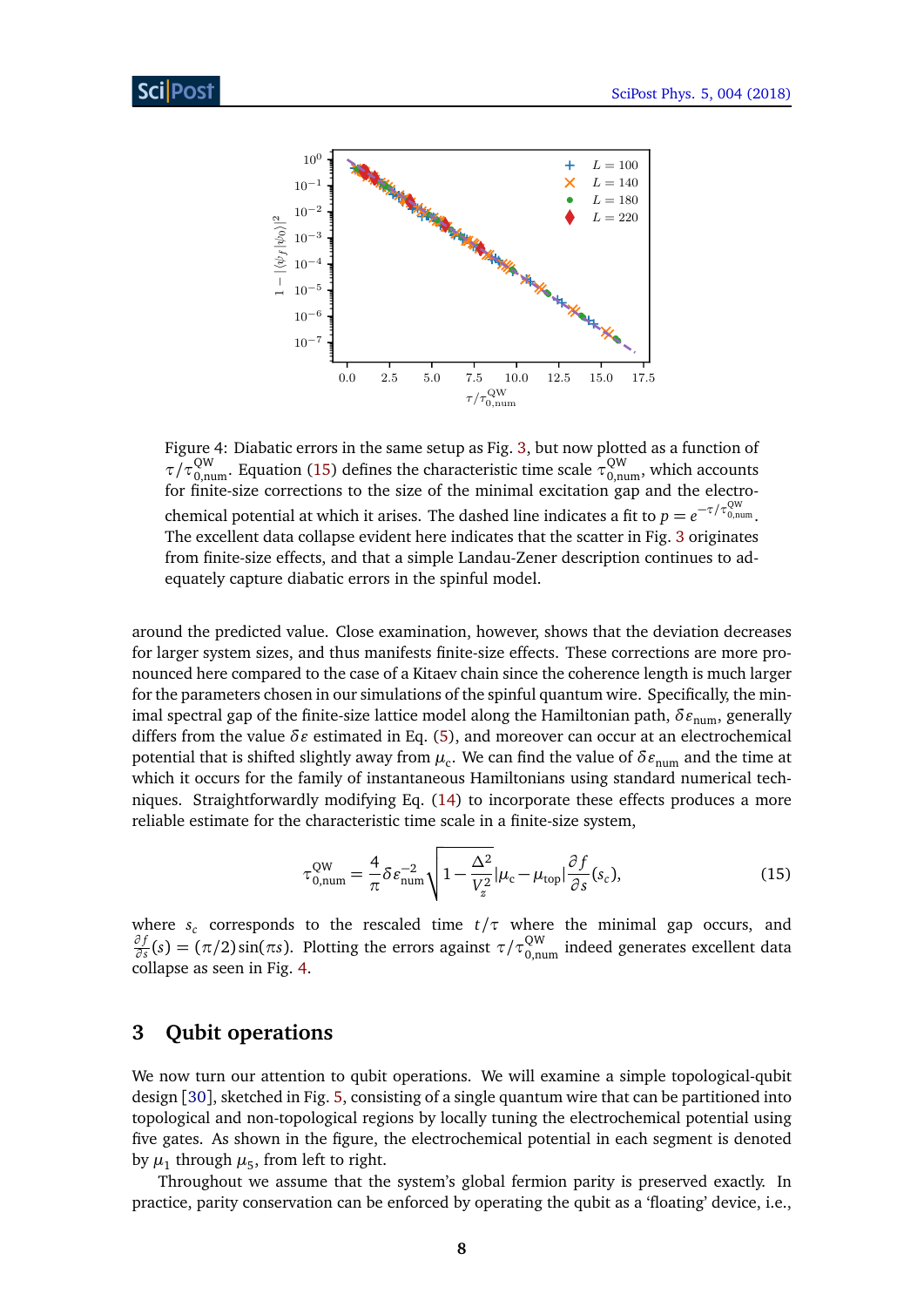

<span id="page-8-0"></span>Figure 5: Qubit design considered here: the wire is separated into five segments that can be separately gated and driven in and out of the topological regime. In this illustration, the leftmost and the two rightmost regions are topological, while two regions in the middle are trivial, leading to four localized Majorana zero modes.

at most weakly coupled to leads connecting it to ground. The qubit would then exhibit a finite charging energy, which suppresses quasiparticle poisoning from non-equilibrium quasiparticles in the leads [[26,](#page-17-12) [27](#page-17-4)]. Since a charging-energy term makes simulations far more challenging, however, we do not include its effects explicitly here.

When configured as a qubit, the system contains at any time a total of four MZMs—one at each end, plus two adjacent to a non-topological region within the wire—leading to a four-fold ground-state degeneracy. Within a given fixed global-fermion-parity sector, only two ground states are available, which furnish the qubit's computational states.

It is important to note the limitations of this strictly one-dimensional qubit design: While the computational states originate from a topological degeneracy, topological qubit operations (i.e., by braiding [[4](#page-15-3)] or measurement-only topological quantum computation [[43](#page-18-6)]) are not available. Instead qubit rotations proceed by selectively breaking the topological degeneracy and inducing non-universal couplings between the MZMs. Therefore, while the encoded quantum information enjoys topological protection when all four MZMs are well-separated, logical gate operations are unprotected and susceptible to noise, inaccuracies of the applied pulses etc., in the same way as conventional qubits. In this paper, we will restrict ourselves to idealized models where the only sources of errors are the finite length of the wire and diabatic corrections. For a recent discussion of other corrections, see Ref. [[44](#page-18-7)].

The system's low-energy subspace can be described by the effective Hamiltonian

<span id="page-8-1"></span>
$$
H = i \sum_{i < j} \varepsilon_{ij} \gamma_i \gamma_j. \tag{16}
$$

Here  $\gamma_i$  is the Majorana operator associated with the  $i^{\text{th}}$  MZM numbered left to right as in Fig. [5,](#page-8-0) and  $\varepsilon_{ij}$  is the coupling resulting from finite overlap of MZMs *i* and *j*. Such a simplified description disregards diabatic excitations to states above the superconducting gap, but is nevertheless instructive for developing a simple picture of qubit operations. After fleshing out this minimalist picture we return to numerical simulations of more complete microscopic descriptions of our qubit protocols.

In the present qubit design, the  $\varepsilon_{ij}$ 's are tuned by changing the positions of the MZMs (Ref. [[45](#page-18-8)] discussed a similar qubit where the couplings were tuned via a different mechanism). We assume throughout this discussion that the MZMs remain separated by more than a superconducting coherence length, so that the coupling energy between them can be modeled as  $\varepsilon \sim \frac{v_F}{\varepsilon}$ *ξ e* <sup>−</sup>*d/ξ* cos(*κd*), where *<sup>ξ</sup>* is the coherence length of the superconductor, *<sup>d</sup>* is the distance between the two MZMs, and  $\kappa$  is on the scale of the Fermi momentum  $k_F$ . An expression of this form holds for both the case of MZMs separated by a topological region and a trivial region [[46](#page-18-9)]; however, the relevant coherence length and the prefactor (omitted in the expression above) generally differ in the two cases.

A convenient basis for the low-energy Hilbert space is obtained by combining the left and right pairs of Majorana modes into complex fermionic operators,  $f_L = (\gamma_1 + i \gamma_2)/2$  and  $f_R = (\gamma_3 + i\gamma_4)/2$ , and using the occupation number basis for these complex fermions. At fixed overall parity  $P = (i\gamma_1\gamma_2)(i\gamma_3\gamma_4) = \pm 1$ , the relevant basis states are either  $\{|01\rangle, |10\rangle\}$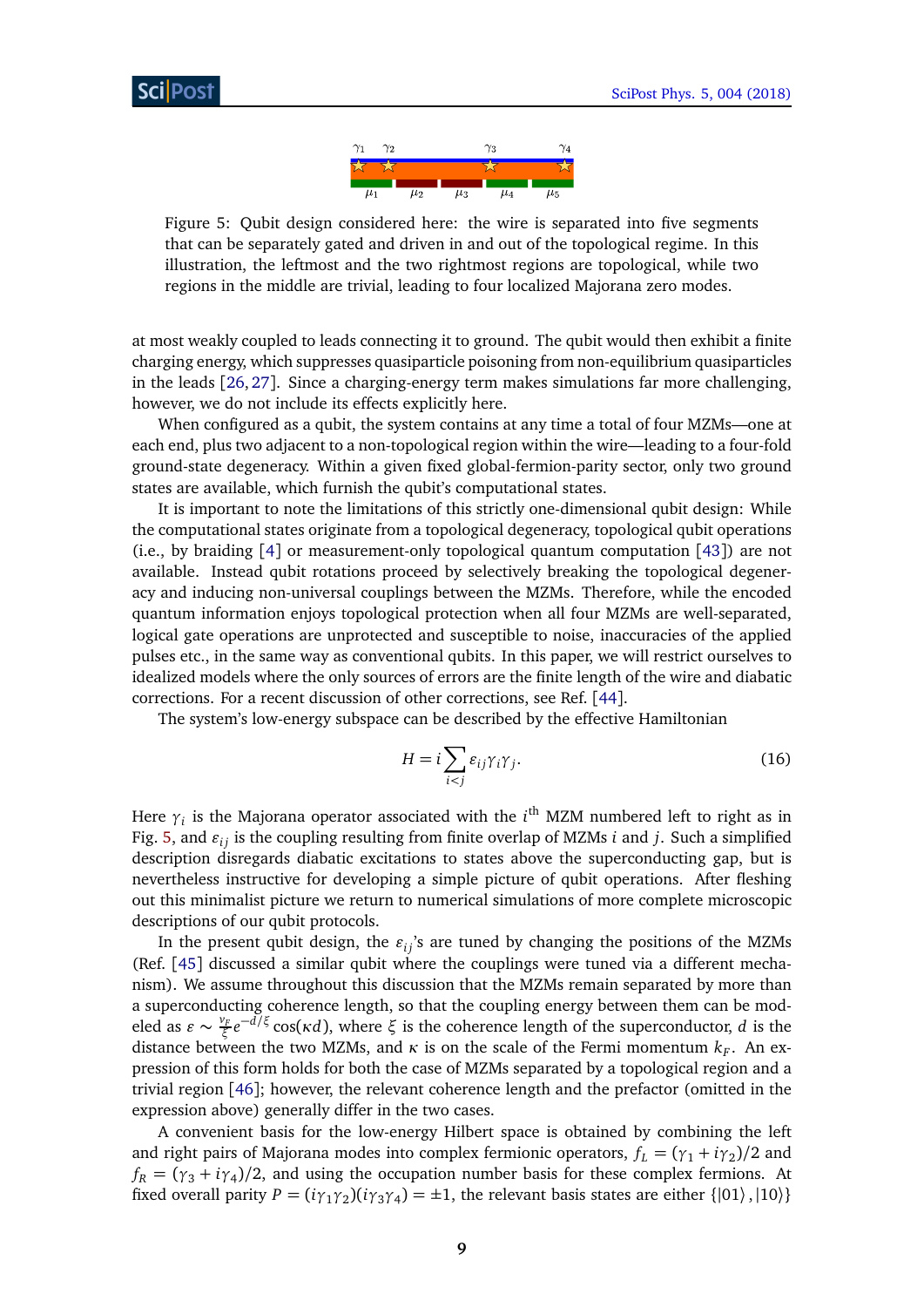or  $\{|00\rangle,|11\rangle\}$ . Without loss of generality we assert that the system resides in the latter, evenparity sector. Upon identifying computational states  $|0\rangle \equiv |00\rangle$  and  $|1\rangle \equiv |11\rangle$ , the Hamiltonian [16](#page-8-1) can be reduced to

$$
H = (\varepsilon_{12} + \varepsilon_{34})\sigma^z + (\varepsilon_{23} + \varepsilon_{14})\sigma^x + (\varepsilon_{13} - \varepsilon_{24})\sigma^y, \tag{17}
$$

where  $\sigma^{x,y,z}$  denote Pauli matrices that act on the qubit. Since the interactions between MZMs are exponentially suppressed in their separation, it is reasonable to assume that only nearestneighbor interaction terms are relevant. In this limit, the Hamiltonian simplifies to

$$
H = (\varepsilon_{12} + \varepsilon_{34})\sigma^z + \varepsilon_{23}\sigma^x. \tag{18}
$$

#### <span id="page-9-0"></span>**3.1 Rabi oscillations**

<span id="page-9-1"></span>A simple yet powerful qubit protocol involves demonstrating Rabi oscillations, i.e., coherent oscillations of a two-level quantum system. Initially, the system parameters are chosen such that the  $\sigma^z$  term dominates the Hamiltonian, and the system is initialized into the ground state. The  $\sigma^x$  term is then increased to be the dominant coupling, causing the qubit to precess around the *x* axis. Finally, the qubit is measured in the *z* basis.



Figure 6: Basic Rabi-oscillation protocol. The qubit is initialized with the leftmost pair of MZMs close to each other, so that their coupling dominates the low-energy Hamiltonian; their joint parity can be read out for initialization. Then, over a time  $\tau_1$ , a piano-key move shuttles  $_{\gamma_2}$  closer to  $_{\gamma_3}$  so that their coupling dominates—causing the qubit to precess for a waiting time  $\tau_2$ . In the final step, a piano-key move over time *τ*<sub>1</sub> returns *γ*<sub>2</sub> to its original location, whereupon the qubit state is read out. Double arrows indicate the dominant coupling for each stage.

In our qubit setup we can change the relative strength of the  $\sigma^x$  and  $\sigma^z$  terms by controlling which MZMs are closest to each other. Figure [6](#page-9-1) illustrates an implementation of the above Rabi-oscillation protocol. Here, the two rightmost MZMs reside at fixed positions throughout the protocol; however, one could equally well perform a symmetric protocol where all operations are performed on both the left and right pairs of MZMs. The system is initialized with a dominant coupling  $\varepsilon_{12}$ . A piano-key move performed over a time  $\tau_1$  transfers  $γ_2$  closer to  $\gamma_3$ , yielding  $\varepsilon_{23}$  as the dominant coupling. Next, we let the system evolve (oscillate) under the  $\sigma^x$ -dominated Hamiltonian for a time  $\tau_2$ , and then apply a second piano-key move over a time  $\tau_1$  to revert to the original configuration. A final measurement determines the expectation value 〈*iγ*1*γ*<sup>2</sup> 〉, i.e., the occupation of the complex fermion formed when bringing the two leftmost MZMs close to each other. Such a measurement could be performed by a nearby quantum dot [[27,](#page-17-4) [47,](#page-18-10) [48](#page-18-11)]. The latter can be included by extending the nanowire to the left, outside of the region that is covered by the superconductor.

To achieve high-fidelity Rabi oscillations, the manipulations of the electric gates that transport the MZMs should occur sufficiently slowly so that diabatic corrections are minimal, i.e., *τ*<sub>1</sub> should be long compared to the characteristic piano-key timescale *τ*<sub>0</sub> discussed in Sec. [2.](#page-2-0)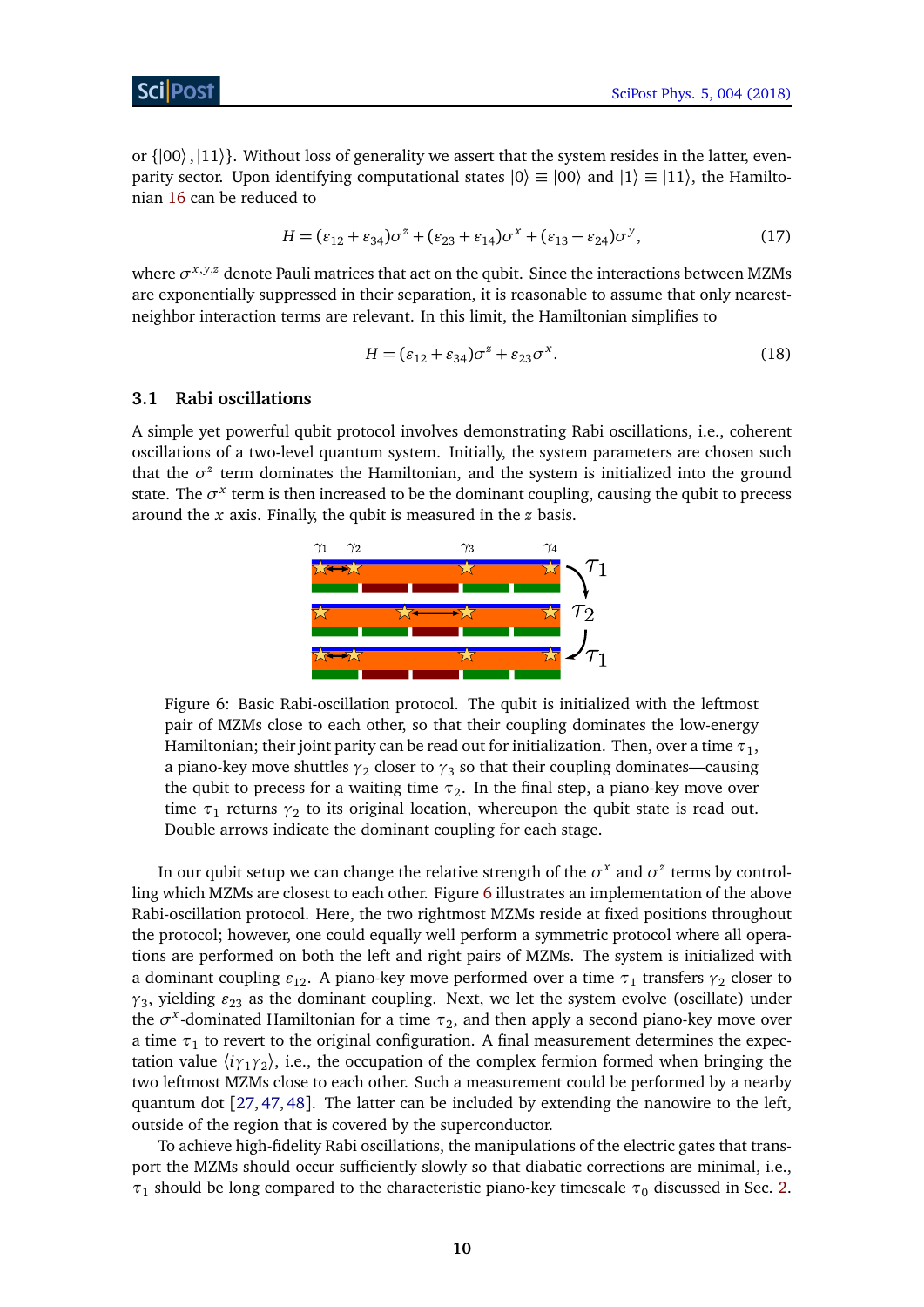<span id="page-10-1"></span>

Figure 7: Representative behavior of the occupation of the left pair of Majorana zero modes, *iγ*1*γ*<sup>2</sup> , the right pair, *iγ*3*γ*<sup>4</sup> , and the parity in the low-energy subspace −*γ*1*γ*2*γ*3*γ*<sup>4</sup> , during the Rabi oscillation protocol sketched in Fig. [6.](#page-9-1) From left to right we show three choices of the timescale  $\tau_1$  for moving the MZMs with increasing adiabaticity. Simulations are performed in a Kitaev-chain model with  $\mu_{\text{top}} = 1.7$ ,  $\mu_{\text{triv}} = 2.3, \Delta = 0.3$  and total system size  $L = 60$ .

Conversely, consider the limit where all operations are purely adiabatic. Throughout the evolution the system then follows the instantaneous ground state of the Hamiltonian—which due to splittings is generically unique—and no operations are performed on the qubit modulo an irrelevant overall dynamical phase. Therefore, gate manipulations must also be sufficiently fast compared to an energy scale which we denote as *E*<sup>s</sup> . Roughly speaking, *E*<sup>s</sup> corresponds to the minimal gap of the Hamiltonian in a regime where it is dominated by a  $\sigma^x$  interaction. The specific value depends on microscopic details, in particular oscillations of the splitting terms, and is hard to determine. A worst-case estimate can be given as  $E_s = \max\{\epsilon_{23}\}\$ , i.e., the maximal coupling between the middle two MZMs; in practice, the relevant energy scale will usually be smaller and the constraint thus less stringent. To summarize, the constraints on  $\tau_1$  are <sup>[2](#page-10-0)</sup>

$$
\tau_0 < \tau_1 < E_s^{-1}.\tag{19}
$$

<span id="page-10-2"></span>The coupling between  $\gamma_2, \gamma_3$  during the  $\sigma^x$ -dominated part of the protocol sets the scale for a conservative estimate for the upper limit on  $\tau_1$ :  $E_s \sim \frac{v_F}{\xi}$ *ξ e* <sup>−</sup>*L*key*/ξ*, where *<sup>v</sup><sup>F</sup>* and *<sup>ξ</sup>* are parameters appropriate for MZMs hybridized across a trivial region of length  $L_{\text{key}}$ . Note that for this choice, the Rabi frequency *ω* and *E*<sup>s</sup> coincide.

As shown in Sec. [2,](#page-2-0) the characteristic time  $\tau_0$  associated with diabatic corrections scales quadratically with the size of a piano key *L*<sub>key</sub> [see Eq. [\(9\)](#page-4-0)]. The operating regime for the qubit thus increases rapidly with system size, since  $E_s^{-1}$  increases exponentially with  $L_{\text{key}}$ . We will now confirm this behavior numerically by studying microscopic models that include diabatic corrections explicitly.

Figure [7](#page-10-1) shows a simulation of the above Rabi oscillation protocol in a Kitaev-chain model. Panels represent data for different piano-key times  $\tau_1$ , ranging from  $\tau_1/\tau_0 \sim 1$  (left) to  $\tau_1/\tau_0 \gg 1$  (middle and right); see caption for other parameters. In each case we plot the occupation of the left and right MZM pairs,  $\langle i\gamma_1\gamma_2 \rangle$  and  $\langle i\gamma_3\gamma_4 \rangle$ , as well as the ground-state fermion parity,  $\langle (i\gamma_1\gamma_2)(i\gamma_3\gamma_4) \rangle$ , versus  $\tau_2$ . As in Sec. [2.2,](#page-5-0) the  $\gamma_i$  operators are defined through eigenvectors of the final Hamiltonian. It follows that eigenstates of the final Hamiltonian are

<span id="page-10-0"></span><sup>&</sup>lt;sup>2</sup>Note that during initialization and readout,  $\varepsilon_{12}$  can exceed  $1/\tau_1$  without causing any issues. The inequalities in Eq. [\(19\)](#page-10-2) apply only during the manipulation stage of the Rabi-oscillation protocol.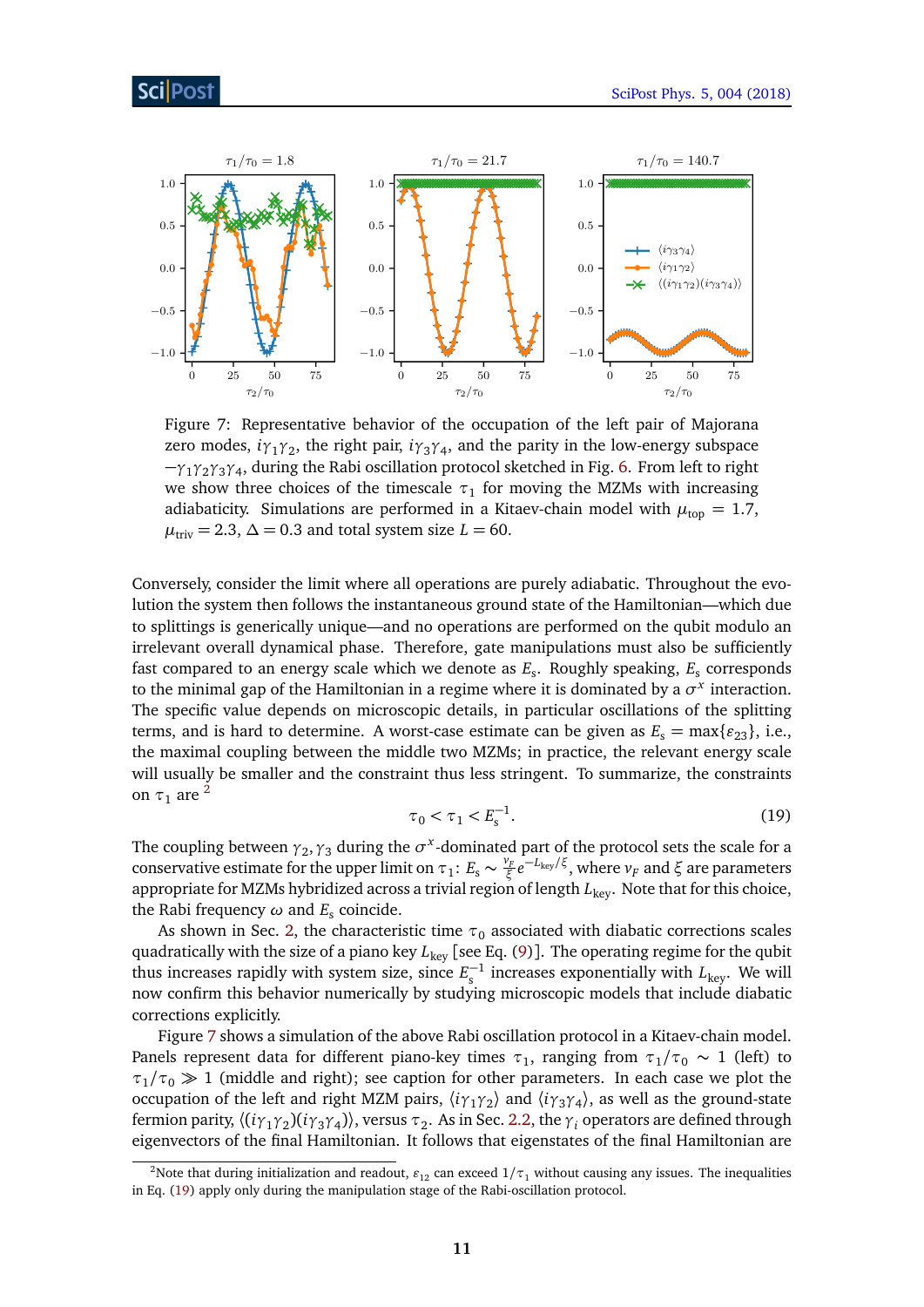also eigenstates of  $(i\gamma_1\gamma_2)(i\gamma_3\gamma_4)$ , and that deviations from  $\langle (i\gamma_1\gamma_2)(i\gamma_3\gamma_4) \rangle = 1$  in the final state indicate excitations away from the low-energy manifold.

We observe that for protocols with fast piano-key moves, i.e.,  $\tau_1 \sim \tau_0$ , diabatic corrections indicated by 1−〈(*iγ*1*γ*<sup>2</sup> )(*iγ*3*γ*<sup>4</sup> )〉 become sizable as seen in the left panel. Correspondingly, the occupation of the left MZM pair—on which the operations are performed—exhibits only quite noisy oscillations as a function of  $\tau_2$ . Interestingly, the occupation of the right MZM pair which in this particular protocol remains static—shows cleaner oscillations. For  $\tau_1 \ll \tau_0$  (not shown), oscillations in both pairs are washed out. As  $\tau_1$  increases, the oscillations become cleaner, and the two pairs of MZMs exhibit very similar behavior; see middle and right panels. Finally, for very large  $\tau_1$ , effects of adiabaticity with respect to the residual splitting  $E_\mathrm{s}$  are felt, thereby suppressing the oscillation amplitude. As expected this regime is approached once  $\tau_1 \sim \omega^{-1}.$ 

<span id="page-11-1"></span>

Figure 8: Optimal fidelity of a  $\pi$  qubit rotation as a function of piano-key timescale  $\tau_1$  obtained by fitting numerical simulations of the protocol (see Fig. [7\)](#page-10-1) to Eq. [\(20\)](#page-11-0). *Top panel:*  $\Delta = 0.1$ *. Bottom panel:*  $\Delta = 0.3$ *.* 

<span id="page-11-0"></span>We further explore the optimal operating regime for this qubit. To this end, we fit the oscillations to

$$
\langle i\gamma_3\gamma_4 \rangle = C_0 + \alpha \cos(\omega \tau_2 + \phi_0), \tag{20}
$$

where  $C_0$ , *α*, *ω* and  $\phi_0$  are all fit parameters. A similar fit can be performed for the left pair,  $\langle i\gamma_1\gamma_2\rangle$ , which yields comparable results away from the limit of very short *τ*<sub>1</sub>. The most relevant quantity is the oscillation amplitude *α*, which is akin to the fidelity for a logical *X* gate (*π* qubit rotation). Since the operations discussed here are not topologically protected, *α* will approach the maximum value  $\alpha = 1$  only when the qubit operation is optimized as we discuss below. It should be emphasized that this estimate includes only diabatic corrections and finitesize corrections due to undesired Majorana splittings, and does not include any external noise, effects of finite temperature, quasi-particle poisoning etc., and as such can be understood as a theoretical upper bound on the achievable gate fidelity for a given wire length. In Fig. [8,](#page-11-1) we plot  $log(1 - \alpha)$  for different system sizes and over a range of protocol times for two different gap sizes in the Kitaev chain. We show only the range of data where a reliable fit to Eq. [\(20\)](#page-11-0) can be achieved; for shorter piano-key times, the oscillations are too noisy to reliably fit the data. The results clearly demonstrate that, within this model, increasing the system size shifts the optimal operating regime to longer piano-key times, and also reduces the optimal error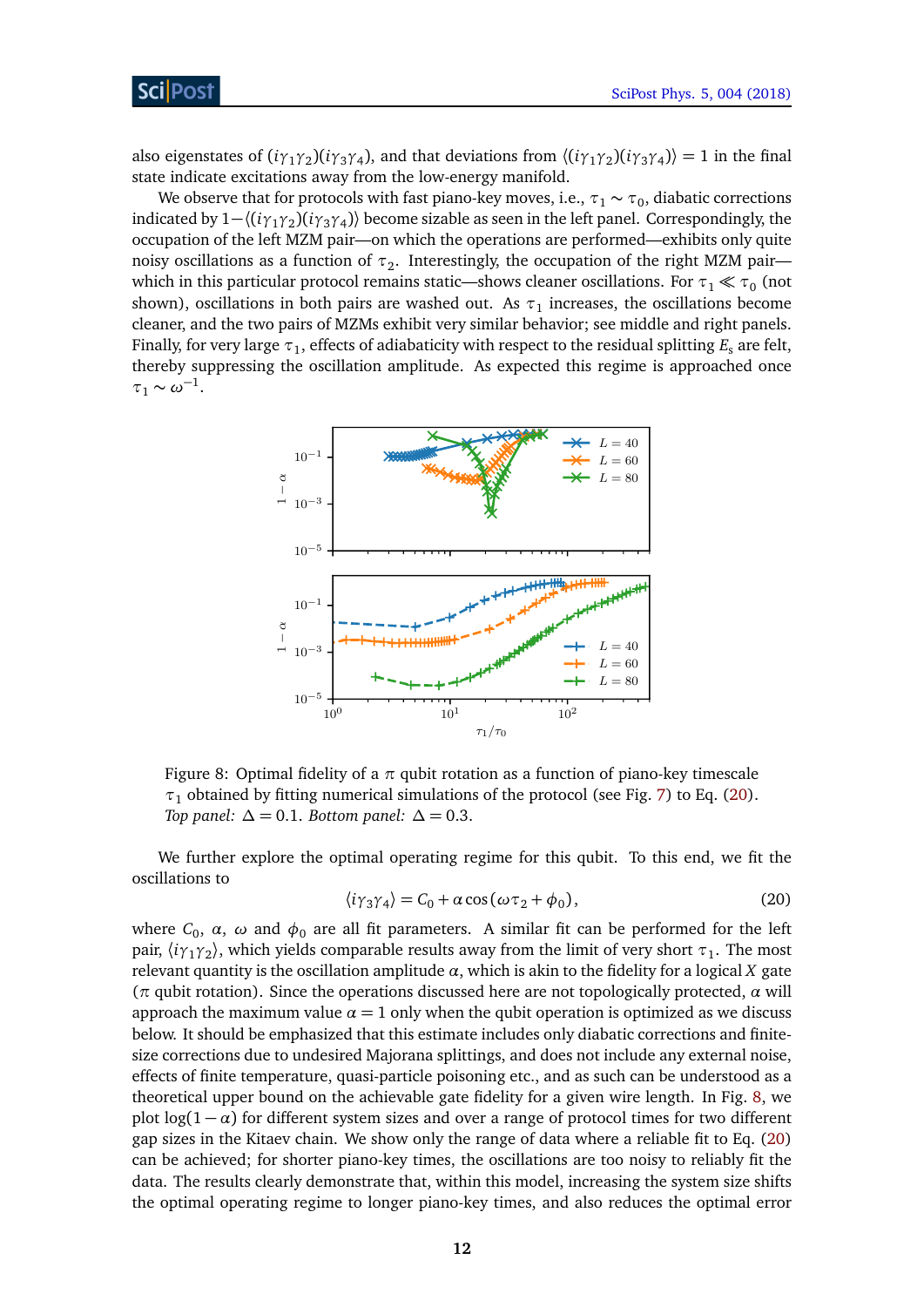that can be achieved. This trend reflects the exponential growth of the operating window specified in Eq. [\(19\)](#page-10-2), which allows one to efficiently avoid diabatic errors and simultaneously manipulate the qubit faster than residual couplings of MZMs.

We have performed similar simulations of the Rabi protocol in the quantum-wire model of Eq. [\(13\)](#page-4-2), and found qualitatively similar results. This allows us to estimate the minimal size of the piano key to reach the operational window in Eq. [\(19\)](#page-10-2) in an experiment using proximitized nanowires. At the end of Sec. [2.1,](#page-2-1) we estimated that  $\tau_0(L_{\rm key}) \sim 10$  ns ·  $(L_{\rm key}/0.5 \ \mu{\rm m})^2$ . Estimating *E*<sup>s</sup> is more challenging, in particular since the splitting between MZMs coupled through a trivial superconductor depends on conditions that are yet not clear in practice. One can however obtain certain bounds by constraining the strength of the  $\sigma^x$  term that the couples the middle two MZMs, and then using the (worst-case) estimate  $E_s = \max\{\varepsilon_{23}\}\.$  The  $\sigma^x$  term during the second step of the protocol must at the very least exceed the residual  $\sigma^z$  term, which is set by the splitting through a topological region of length 2L<sub>key</sub> in our setup. Using experimental estimates for the splitting,  $\varepsilon(L) \sim 0.1$  meV exp[ $-L/(260 \text{ nm})$ ] [[49](#page-18-12)], we find that to satisfy  $\tau_0(L_{\text{key}}) < \varepsilon^{-1}(2L_{\text{key}})$  requires  $L_{\text{key}} > 850$  nm. However, for a choice of parameters where during the second step the  $\sigma^x$  and  $\sigma^z$  terms are comparable, the visibility of oscillations will be very limited. A more conservative choice is to consider parameters where *σ <sup>x</sup>* becomes larger, thus possibly placing tighter conditions on the length of a piano key.

It should be noted that in the regime where at all times the MZMs are well-separated, *E*<sup>s</sup> as well as the Rabi-oscillation frequency are exponentially sensitive to changes in *ξ* and thus small changes of the microscopic parameters, which severely limits the reliability of numerical estimates. While the experiment could also be performed in a regime where the two middle MZMs are brought very close to each other and thus have coupling comparable to the gap, this would likely lead to Rabi-oscillation frequencies that are too high to resolve in time-domain experiments. Tuning the Rabi frequency *ω* into the most interesting regime where it is fast compared to decoherence times, but slow compared to the scales on which the protocols and readout can be performed, will require careful tuning of the microscopic parameters of the middle region separating the central two MZMs.

Throughout this paper we neglected decoherence processes that can arise with a finite hybridization of the Majorana modes [[44](#page-18-7)]. The latter will dampen the Rabi oscillations. Note, however, that coupling of the noise to the system is limited by the strength of the Majorana hybridization, which sets the Rabi frequency. We therefore expect to be able to observe several Rabi cycles before decoherence processes take over.

# <span id="page-12-0"></span>**4 Conclusions and outlook**

In this paper we studied the dynamical manipulation of Majorana-based qubits by tuning a small number of electric gates (piano keys). The latter allow one to move the topological regions and their boundary MZMs. We consider the practical regime of piano keys larger than the coherence length. By explicitly simulating the time evolution of both a Kitaev chain and quantum-wire model, we show that the diabatic excitations are well-described by a Landau-Zener picture. The corresponding minimal gap is given by the finite-size level spacing of the piano-key region at criticality. For piano keys of size *L*key in a quantum wire with the parameters listed in Sec. [2.1,](#page-2-1) we estimate that adiabaticity is reached for times longer than  $\tau_0 \sim 10 \text{ ns} \cdot (L_{\text{key}}/0.5 \mu \text{m})^2$ . However, there is significant uncertainty in these parameters, especially the strength of spin-orbit coupling in the presence of the superconductor. The 'true' value for  $\tau_0$  could easily change by one or two orders of magnitude compared to our estimate.

We then apply a single back-and-forth piano key move to perform a Rabi oscillation protocol in a topological qubit defined by four MZMs in a linear quantum wire. The simula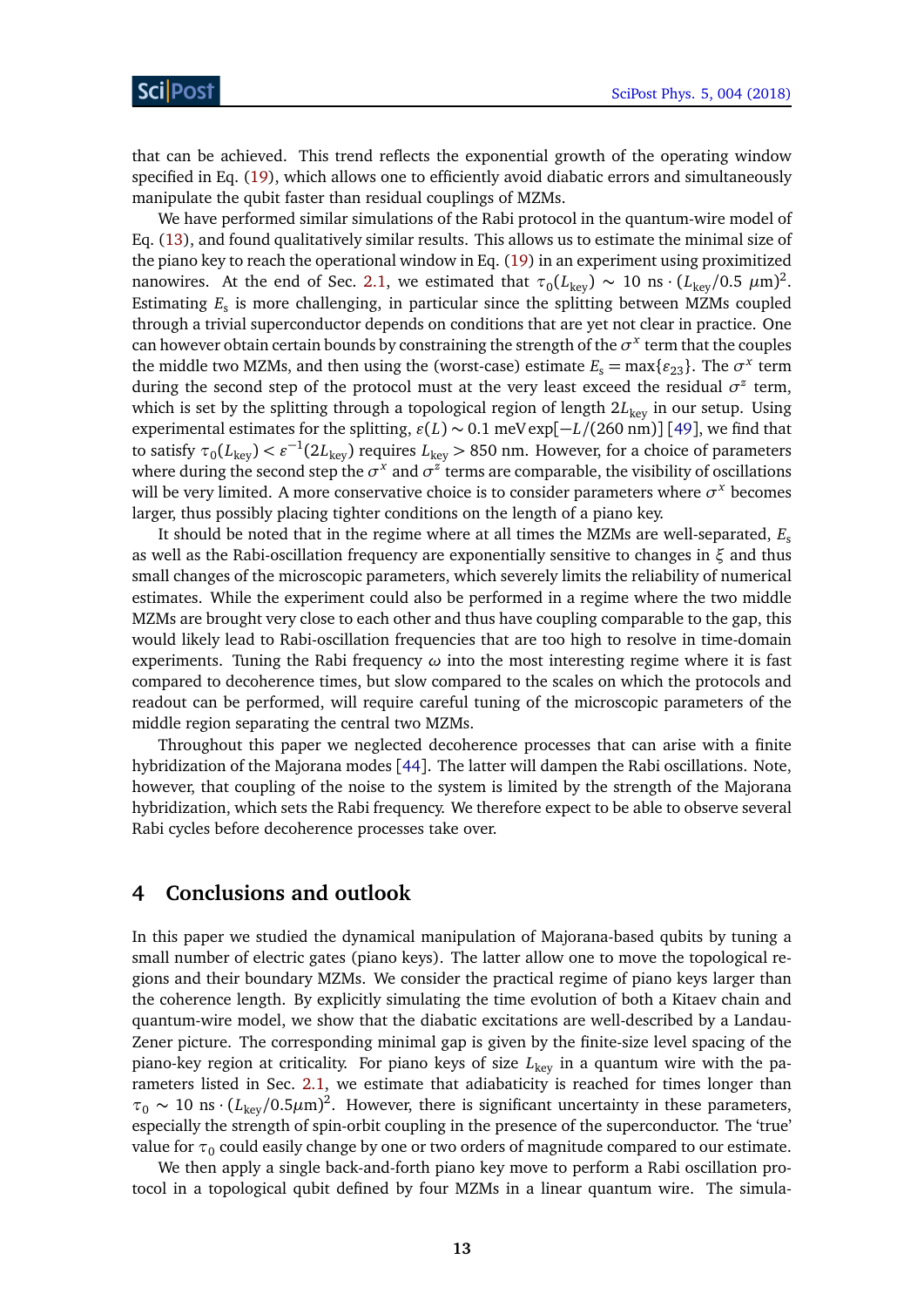tions clearly show an exponentially growing window of operation where the piano-key moves do not create unwanted excitations while still being fast compared to the residual MZM hybridization, i.e., where the constraints of Eq. [19](#page-10-2) are satisfied. A concrete determination of the exponentially-dependent parameters is difficult but estimates for the protocol considered here indicate that a relatively large  $L_{\text{key}} \gtrsim 1 \mu m$  is required to achieve sufficient separation between the residual overlap between MZMs and the time required to move the MZMs. This condition can be relaxed by using multiple piano keys during the protocol or using smart pulses [[16](#page-16-10)].

A central challenge for near-term experiments is to certify that a device that is expected to host Majorana zero modes is actually topological, i.e., that the observed low-energy states are not of other origin, such as trivial Andreev bound states [[50](#page-18-13)[–55](#page-19-0)]. A standard approach to verify the presence of a topological phase is to check for robustness of the observed behavior against small variations of key parameters such as the magnetic field, the electrochemical potential (tunable via gating), etc.

A second, important check is that the Rabi frequency is expected to depend exponentially on the ratio of the separation between the two middle MZMs during the step where they are hybridized to the superconducting coherence length. This scaling can be tested by fabricating devices of different lengths; indeed, experimental evidence for such exponential scaling of the relevant energy scales for hybridization has been reported [[49](#page-18-12)]. Alternatively, the coherence length can be changed by tuning microscopic parameters such as the electrochemical potential or magnetic field. Finally, in a device with more than the minimal number of five piano keys discussed here, one can either use only parts of the system or perform more complicated protocols to effectively probe different lengths in the same device.

It is in principle possible to form a similar qubit to the one presented here not with topological degrees of freedom, but rather just trivial low-energy states such as Andreev bound states that are accidentally tuned close to zero energy. In this scenario, instead of tuning the separation between MZMs, the gates are used to tune the energy of these trivial states. Since all operations discussed here are based on breaking topological degeneracy and are thus not topologically protected—unlike for example braiding, which would be possible in more sophisticated topological qubits—it can be difficult to distinguish these two scenarios.

There are a number of consistency checks that can be performed whose failure would indicate that the qubit is not based on MZMs; however, their success does not necessarily rule out non-topological behavior. One example is to tune the rightmost segments of the wire (far away from the readout) out of the putative topological phase. In this case, there should be no ground-state degeneracy in a fixed parity sector and thus no Rabi oscillations. Such a test determines that oscillations are not due to purely local effects near the readout. Another useful tool is to study the finite-size dependence of Rabi oscillations. While an exponential scaling of the Rabi frequency with system size is also possible in a qubit based on localized Andreev states near the ends of the system, fine-tuning these states close to zero energy should become more and more challenging as well, and the visibility of oscillations should decrease with system size. As discussed in Ref. [[30](#page-17-7)], a further important consistency check is to confirm the correlation between measurement outcomes at the left and the right end. Depending on whether the overall parity is even or odd, the measurements should either be correlated or anti-correlated, i.e.  $\langle i\gamma_1\gamma_2 \rangle = \pm \langle i\gamma_3\gamma_4 \rangle$ .

A powerful way to assert that a qubit is indeed based on topological degrees of freedom is to study the behavior of the system in the presence of low-frequency local noise. Some signatures in this context were discussed in Ref. [[45](#page-18-8)]; extensions of these ideas to qubit designs as considered here will be discussed in future work [[56](#page-19-1)].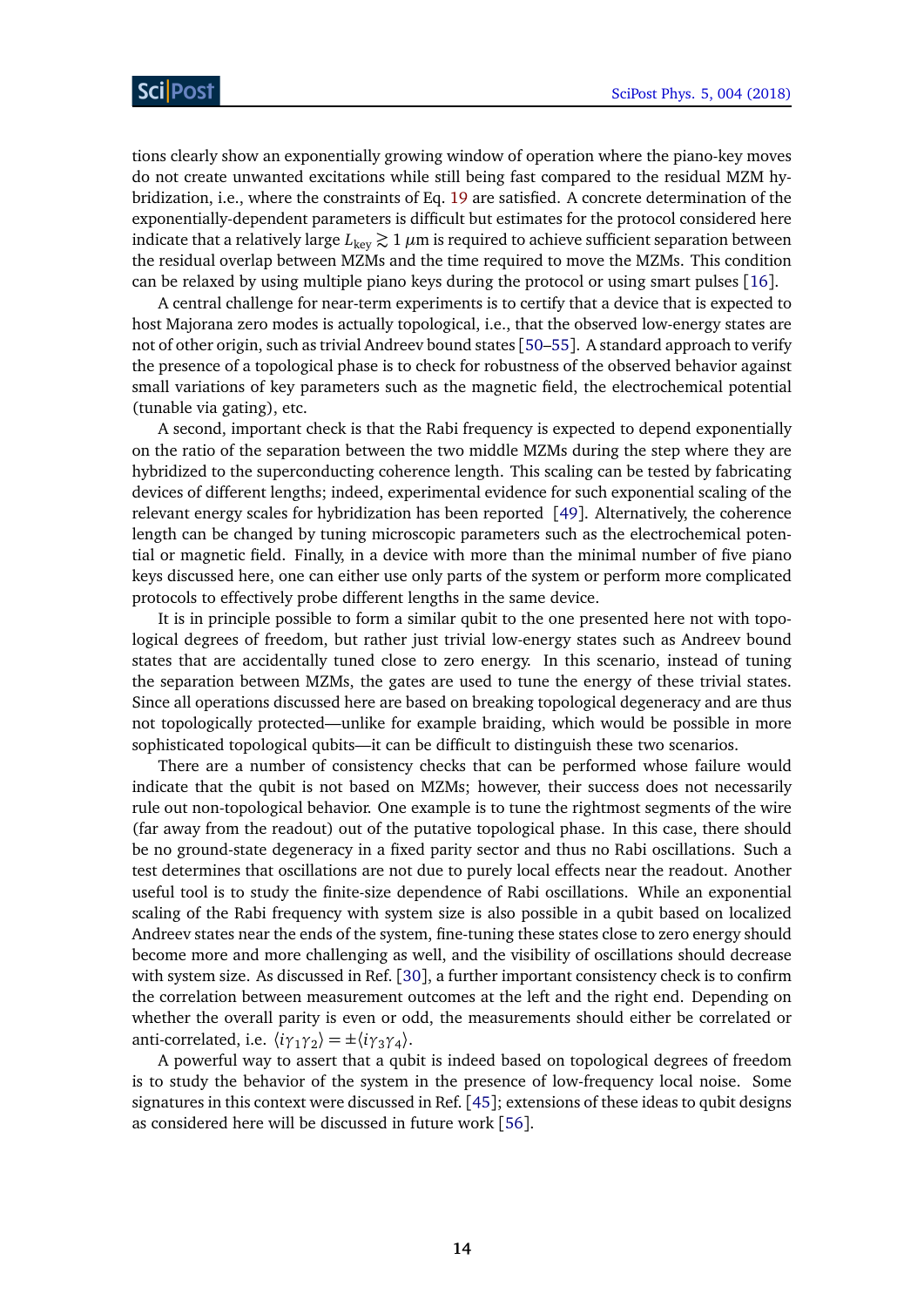# <span id="page-14-0"></span>**5 Acknowledgements**

We thank P. Schmitteckert, S. Plugge, and M. Endres for useful discussions. JA gratefully acknowledges partial support from the National Science Foundation through grant DMR-1723367 and the Army Research Office under Grant Award W911NF-17-1-0323. This research was also supported by the Caltech Institute for Quantum Information and Matter, an NSF Physics Frontiers Center with support of the Gordon and Betty Moore Foundation through Grant GBMF1250, and the Walter Burke Institute for Theoretical Physics at Caltech (RVM and JA).

# <span id="page-14-1"></span>**A Lattice Hamiltonian for the quantum wire**

For the sake of completeness, we list below the lattice Hamiltonian we use in our simulations of the quantum wire, which is described by Eq. [\(13\)](#page-4-2):

$$
H_{\rm QW} = -\frac{t}{2} \sum_{i\sigma} \left( c_{i,\sigma}^{\dagger} c_{i+1,\sigma} + c_{i+1,\sigma}^{\dagger} c_{i,\sigma} \right)
$$
(21)

$$
+(t-\mu)\sum_{i\sigma}c_{i,\sigma}^{\dagger}c_{i,\sigma} + V_z\sum_{i\sigma\sigma'}c_{i,\sigma}^{\dagger}(\sigma^z)_{\sigma\sigma'}c_{i,\sigma'} \tag{22}
$$

$$
+\frac{\alpha}{2}\sum_{i\sigma\sigma'}\left(c_{i,\sigma}^{\dagger}(i\sigma^{\gamma})_{\sigma\sigma'}c_{i+1,\sigma'}+c_{i+1,\sigma'}^{\dagger}(i\sigma^{\gamma})_{\sigma\sigma'}c_{i,\sigma}\right)
$$
(23)

$$
+\Delta\sum_{i}\Big(c_{i,\uparrow}c_{i,\downarrow}+c_{i,\downarrow}^{\dagger}c_{i,\uparrow}^{\dagger}\Big).
$$
 (24)

Here, we set the unit of energy as  $t = 1$ , and all other parameters are as described following Eq. [\(13\)](#page-4-2).

# <span id="page-14-2"></span>**B Time evolution formalism**

We consider a Hamiltonian of the form

$$
H = \frac{i}{4} \sum_{i,j=1}^{N} A_{ij} a_i a_j,
$$
 (25)

where  $a_i$  are Majorana fermions with  $\{a_i, a_j\} = 2\delta_{ij}$ ,  $a_i^{\dagger} = a_i$ ,  $(a_i)^2 = 1$ , and  $A_{ij}$  is skewsymmetric,  $A_{ij} = -A_{ji}$ . Any quadratic fermionic Hamiltonian can be brought into this form. The matrix  $\vec{A}$  can be brought into a block-diagonal "canonical form" of  $2 \times 2$  blocks,  $B = \bigoplus_{k=1}^{N/2} \varepsilon_k i \sigma_y$  where  $\varepsilon_k$  are the non-negative eigenvalues of *iA*<sub>*ij*</sub> [[5](#page-16-0)] and  $\sigma_y$  denotes the Pauli matrix. To achieve this numerically as well as to compute the Pfaffians mentioned below, we use the software package described in Ref. [[57](#page-19-2)]. The Hamiltonian then takes the form

$$
H = \frac{i}{2} \sum_{k=1}^{N/2} \varepsilon_k \gamma_{2k-1} \gamma_{2k}.
$$
 (26)

The system can be completely described by the covariance matrix (for a more detailed description of this formalism see, e.g., Ref. [[58](#page-19-3)]):

$$
M_{ij} = \frac{-i}{2} \langle [a_i, a_j] \rangle.
$$
 (27)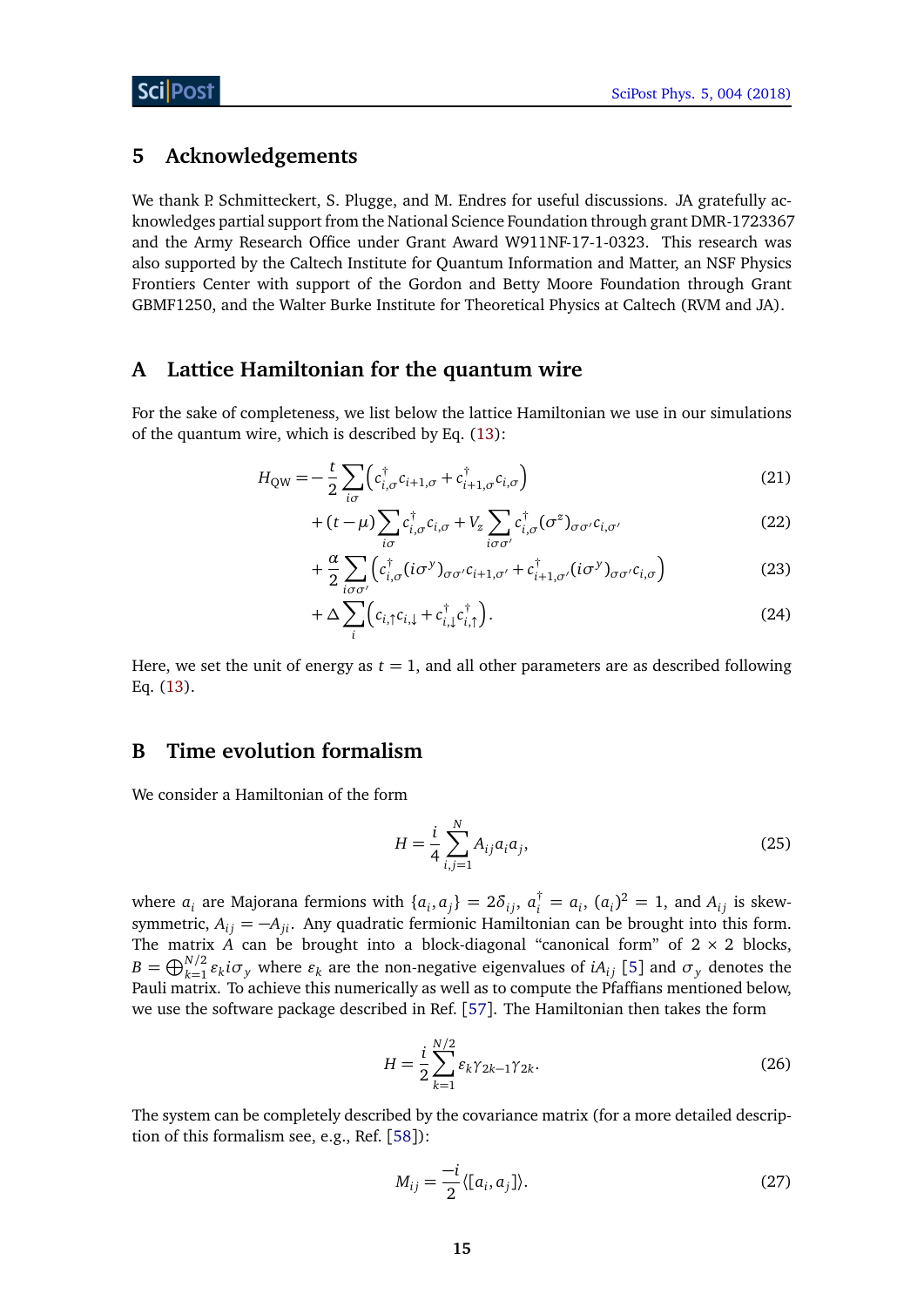*M* is real and skew-symmetric, and  $M^2 = -1$ . To compute the covariance matrix for an eigenstate of *H*, let *O* be the orthogonal matrix that brings *A* into the canonical form *B*, i.e.,  $B = O<sup>T</sup>AO$ . Then,  $M = OM<sub>0</sub>O<sup>T</sup>$ , where  $M<sub>0</sub> = \bigoplus_{k=1}^{N/2} i \sigma<sub>y</sub>$ , is the covariance matrix of the ground state of *H*. More generally, the covariance matrix of an occupation number vector  $|y\rangle = |y_1 \dots y_{N/2}\rangle$ ,  $y_k \in \{0, 1\}$  in the eigenbasis is given by  $M_y = \bigoplus_{k=1}^{N/2} (-1)^{y_k} i \sigma_y$ , and thus  $OM_yO^T$  is the covariance matrix of a (possibly excited) eigenstate with the corresponding occupation of eigenmodes of the Hamiltonian.

<span id="page-15-4"></span>In terms of the covariance matrix, the time-dependent Schrödinger equation takes the form

$$
\frac{dM}{dt} = [A, M].\tag{28}
$$

To perform the time evolution, we can either integrate [28](#page-15-4) directly using a standard ODE solver, or we can (assuming that *A* is independent of time) formally integrate it to find  $M(t) = e^{At} M(0) e^{-At}$ . If *A*(*t*) depends on time, the time evolution can be approximated by taking it to be piecewise constant over a time step *d t*, and integrate separately over each *d t*. In that case, care must be taken that *d t* is small enough.

Wick's theorem can be used to evaluate the expectation value of any monomial of fermionic operators as

$$
\langle a_{i_1} a_{i_2} \dots a_{i_n} \rangle = \text{Pf}(iM_{i_1 \dots i_n}),
$$
\n(29)

where Pf( $\cdot$ ) denotes the Pfaffian of the matrix, and  $M_{i_1...i_n}$  the restriction of *M* onto the (Majorana) "sites"  $i_1,\ldots,i_n.$  In particular, the total fermionic parity of the state corresponding to *M* is given by Pf(*iM*). Furthermore, the modulus of the overlap of two wavefunctions is given by

$$
|\langle \phi | \psi \rangle|^2 = \left| 2^{-N/2} \operatorname{Pf}(M_{\phi} + M_{\psi}) \right|, \tag{30}
$$

<span id="page-15-0"></span>where  $M_\phi$  and  $M_\psi$  are the covariance matrices corresponding to the respective wavefunctions, and *N* is the total number of (Majorana) fermionic modes. For a discussion on how to compute the overlap including the phase, see Ref. [[58](#page-19-3)].

### **References**

- <span id="page-15-1"></span>[1] P.J. J. O'Malley, R. Babbush, I. D. Kivlichan, J. Romero, J. R. McClean, R. Barends, J. Kelly, P. Roushan, A. Tranter, N. Ding, B. Campbell, Y. Chen, Z. Chen, B. Chiaro, A. Dunsworth, A. G. Fowler, E. Jeffrey, E. Lucero, A. Megrant, J. Y. Mutus, M. Neeley, C. Neill, C. Quintana, D. Sank, A. Vainsencher, J. Wenner, T. C. White, P. V. Coveney, P. J. Love, H. Neven, A. Aspuru-Guzik, and J. M. Martinis, *Scalable quantum simulation of molecular energies*, Phys. Rev. X **6**, 031007 (2016), doi:10.1103/[PhysRevX.6.031007](http://dx.doi.org/10.1103/PhysRevX.6.031007) .
- [2] A. Kandala, A. Mezzacapo, K. Temme, M. Takita, M. Brink, J. M. Chow, and J. M. Gambetta, *Hardware-efficient variational quantum eigensolver for small molecules and quantum magnets*, Nature **549**, 242 (2017), doi:10.1038/[nature23879.](http://dx.doi.org/10.1038/nature23879)
- <span id="page-15-2"></span>[3] S. Debnath, N. M. Linke, C. Figgatt, K. A. Landsman, K. Wright, and C. Monroe, *Demonstration of a small programmable quantum computer with atomic qubits*, Nature **536**, 63 (2016), doi:10.1038/[nature18648.](http://dx.doi.org/10.1038/nature18648)
- <span id="page-15-3"></span>[4] C. Nayak, S. H. Simon, A. Stern, M. Freedman, and S. Das Sarma, *Non-abelian anyons and topological quantum computation*, Rev. Mod. Phys. **80**, 1083 (2008), doi:10.1103/[RevModPhys.80.1083.](http://dx.doi.org/10.1103/RevModPhys.80.1083)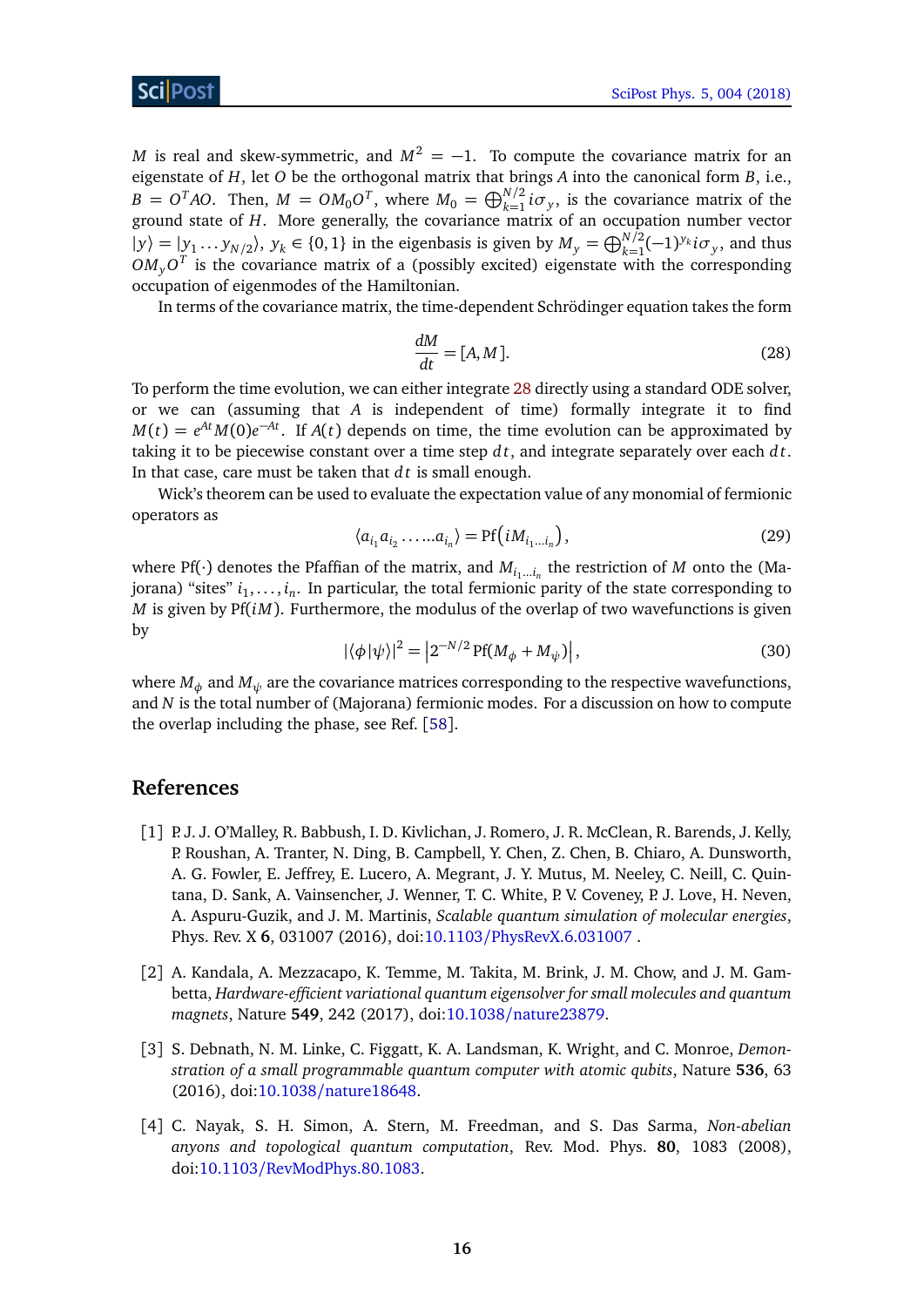- <span id="page-16-0"></span>[5] A. Y. Kitaev, *Unpaired Majorana fermions in quantum wires*, Phys. Usp. **44**, 131 (2001), doi:10.1070/[1063-7869](http://dx.doi.org/10.1070/1063-7869/44/10S/S29)/44/10S/S29 [[arXiv:cond-mat](http://arxiv.org/abs/cond-mat/0010440)/0010440]
- [6] J. D. Sau, R. M. Lutchyn, S. Tewari, and S. Das Sarma, *Generic new platform for topological quantum computation using semiconductor heterostructures*, Phys. Rev. Lett. **104**, 040502 (2010), doi:10.1103/[PhysRevLett.104.040502.](http://dx.doi.org/10.1103/PhysRevLett.104.040502)
- <span id="page-16-6"></span>[7] R. M. Lutchyn, J. D. Sau, and S. Das Sarma, *Majorana fermions and a topological phase transition in semiconductor-superconductor heterostructures*, Phys. Rev. Lett. **105**, 077001 (2010), doi:10.1103/[PhysRevLett.105.077001.](http://dx.doi.org/10.1103/PhysRevLett.105.077001)
- <span id="page-16-7"></span>[8] Y. Oreg, G. Refael, and F. von Oppen, *Helical liquids and Majorana bound states in quantum wires*, Phys. Rev. Lett. **105**, 177002 (2010), doi:10.1103/[PhysRevLett.105.177002.](http://dx.doi.org/10.1103/PhysRevLett.105.177002)
- [9] J. Alicea, *New directions in the pursuit of Majorana fermions in solid state systems*, Rep. Prog. Phys. **75**, 076501 (2012), doi:10.1088/[0034-4885](http://dx.doi.org/10.1088/0034-4885/75/7/076501)/75/7/076501.
- [10] C. Beenakker, *Search for Majorana fermions in superconductors*, Annu. Rev. Condens. Matter Phys. **4**, 113 (2013), doi:10.1146/[annurev-conmatphys-030212-184337.](http://dx.doi.org/10.1146/annurev-conmatphys-030212-184337)
- [11] S. D. Sarma, M. Freedman, and C. Nayak, *Majorana zero modes and topological quantum computation*, NPJ Quant. Inf. **1**, 15001 (2015), doi:10.1038/[npjqi.2015.1.](http://dx.doi.org/10.1038/npjqi.2015.1)
- <span id="page-16-1"></span>[12] R. M. Lutchyn, E. P. a. M. Bakkers, L. P. Kouwenhoven, P. Krogstrup, C. M. Marcus, and Y. Oreg, *Majorana zero modes in superconductor–semiconductor heterostructures*, Nat. Rev. Mater. **3**, 52 (2018), doi:10.1038/[s41578-018-0003-1](http://dx.doi.org/10.1038/s41578-018-0003-1) [[arXiv:1707.04899](http://arxiv.org/abs/arXiv:1707.04899)].
- <span id="page-16-2"></span>[13] J. Alicea, Y. Oreg, G. Refael, F. von Oppen, and M. P. A. Fisher, *Non-Abelian statistics and topological quantum information processing in 1D wire networks*, Nat Phys **7**, 412 (2011), doi:10.1038/[nphys1915.](http://dx.doi.org/10.1038/nphys1915)
- <span id="page-16-3"></span>[14] T. Karzig, G. Refael, and F. von Oppen, *Boosting Majorana Zero Modes*, Phys. Rev. X **3**, 041017 (2013), doi:10.1103/[PhysRevX.3.041017](http://dx.doi.org/10.1103/PhysRevX.3.041017) [[arXiv:1305.3626](http://arxiv.org/abs/arXiv:1305.3626)].
- [15] M. S. Scheurer and A. Shnirman, *Nonadiabatic processes in Majorana qubit systems*, Phys. Rev. B **88**, 064515 (2013), doi:10.1103/[PhysRevB.88.064515](http://dx.doi.org/10.1103/PhysRevB.88.064515) [[arXiv:1305.4923](http://arxiv.org/abs/arXiv:1305.4923)].
- <span id="page-16-10"></span>[16] T. Karzig, A. Rahmani, F. von Oppen, and G. Refael,*Optimal control of Majorana zero modes*, Phys. Rev. B **91**, 201404 (2015), doi:10.1103/[PhysRevB.91.201404](http://dx.doi.org/10.1103/PhysRevB.91.201404) [[arXiv:1412.5603](http://arxiv.org/abs/arXiv:1412.5603)].
- <span id="page-16-4"></span>[17] M. Sekania, S. Plugge, M. Greiter, R. Thomale, and P. Schmitteckert, *Braiding errors in interacting Majorana quantum wires*, Phys. Rev. B **96**, 094307 (2017), doi:10.1103/[PhysRevB.96.094307](http://dx.doi.org/10.1103/PhysRevB.96.094307) [[arXiv:1703.03360](http://arxiv.org/abs/arXiv:1703.03360)].
- <span id="page-16-5"></span>[18] C. S. Amorim, K. Ebihara, A. Yamakage, Y. Tanaka, and M. Sato, *Majorana Braiding Dynamics on Nanowires*, Phys. Rev. B **91**, 174305 (2015), doi:10.1103/[PhysRevB.91.174305](http://dx.doi.org/10.1103/PhysRevB.91.174305) [[arXiv:1405.5153](http://arxiv.org/abs/arXiv:1405.5153)].
- <span id="page-16-8"></span>[19] T. Karzig, F. Pientka, G. Refael, and F. von Oppen, *Shortcuts to non-Abelian braiding*, Phys. Rev. B **91**, 201102 (2015), doi:10.1103/[PhysRevB.91.201102](http://dx.doi.org/10.1103/PhysRevB.91.201102) [[arXiv:1501.02811](http://arxiv.org/abs/arXiv:1501.02811)].
- <span id="page-16-9"></span>[20] C. Knapp, M. Zaletel, D. E. Liu, M. Cheng, P. Bonderson, and C. Nayak, *The Nature and Correction of Diabatic Errors in Anyon Braiding*, Phys. Rev. X **6**, 041003 (2016), doi:10.1103/[PhysRevX.6.041003](http://dx.doi.org/10.1103/PhysRevX.6.041003) [[arXiv:1601.05790](http://arxiv.org/abs/arXiv:1601.05790)].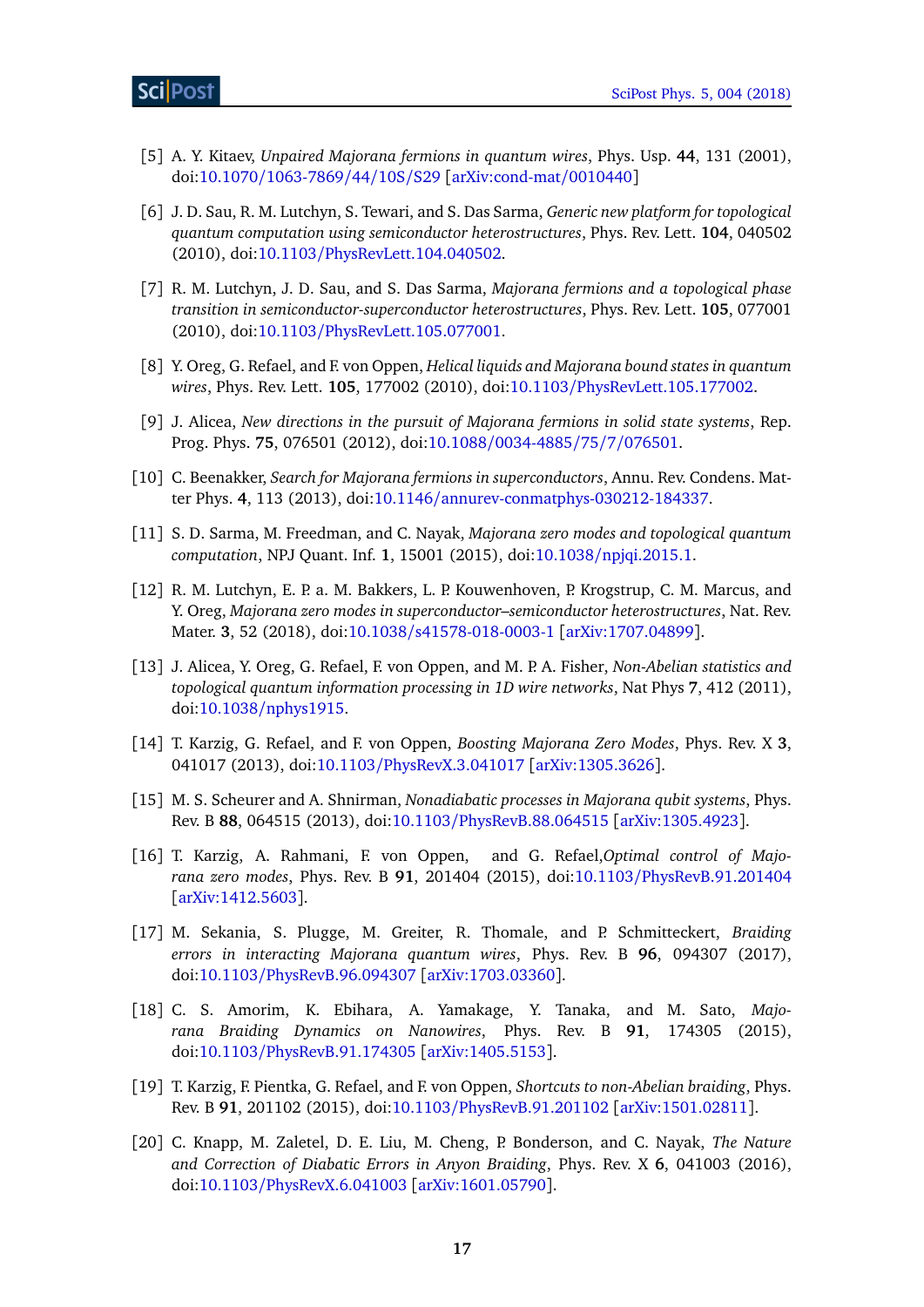- [21] M. Hell, J. Danon, K. Flensberg, and M. Leijnse, *Time scales for Majorana manipulation using Coulomb blockade in gate-controlled superconducting nanowires*, Phys. Rev. B **94**, 035424 (2016), doi:10.1103/[PhysRevB.94.035424](http://dx.doi.org/10.1103/PhysRevB.94.035424) [[arXiv:1601.07369](http://arxiv.org/abs/arXiv:1601.07369)].
- <span id="page-17-0"></span>[22] A. Rahmani, B. Seradjeh, and M. Franz, *Optimal diabatic dynamics of Majorana-based quantum gates*, Phys. Rev. B **96**, 075158 (2017), doi:10.1103/[PhysRevB.96.075158](http://dx.doi.org/10.1103/PhysRevB.96.075158) [[arXiv:1605.03611](http://arxiv.org/abs/arXiv:1605.03611)].
- <span id="page-17-1"></span>[23] F. L. Pedrocchi and D. P. DiVincenzo, *Majorana Braiding with Thermal Noise*, Phys. Rev. Lett. **115**, 120402 (2015), doi:10.1103/[PhysRevLett.115.120402](http://dx.doi.org/10.1103/PhysRevLett.115.120402) [[arXiv:1505.03712](http://arxiv.org/abs/arXiv:1505.03712)].
- <span id="page-17-2"></span>[24] F. L. Pedrocchi, N. E. Bonesteel, and D. P. DiVincenzo, *Monte Carlo studies of the selfcorrecting properties of the Majorana quantum error correction code under braiding*, Phys. Rev. B **92**, 115441 (2015), doi:10.1103/[PhysRevB.92.115441](http://dx.doi.org/ 10.1103/PhysRevB.92.115441) [[arXiv:1507.00892](http://arxiv.org/abs/arXiv:1507.00892)].
- <span id="page-17-3"></span>[25] T. Hyart, B. van Heck, I. C. Fulga, M. Burrello, A. R. Akhmerov, and C. W. J. Beenakker, *Flux-controlled quantum computation with Majorana fermions*, Phys. Rev. B **88**, 035121 (2013), doi:10.1103/[PhysRevB.88.035121.](http://dx.doi.org/10.1103/PhysRevB.88.035121)
- <span id="page-17-12"></span>[26] S. Plugge, A. Rasmussen, R. Egger, and K. Flensberg, *Majorana box qubits*, New J. Phys. **19**, 012001 (2017), doi:10.1088/[1367-2630](http://dx.doi.org/10.1088/1367-2630/aa54e1)/aa54e1 [[arXiv:1609.01697](http://arxiv.org/abs/arXiv:1609.01697)].
- <span id="page-17-4"></span>[27] T. Karzig, C. Knapp, R. M. Lutchyn, P. Bonderson, M. B. Hastings, C. Nayak, J. Alicea, K. Flensberg, S. Plugge, Y. Oreg, C. M. Marcus, and M. H. Freedman, *Scalable designs for quasiparticle-poisoning-protected topological quantum computation with Majorana zero modes*, Phys. Rev. B **95**, 235305 (2017), doi:10.1103/[PhysRevB.95.235305](http://dx.doi.org/10.1103/PhysRevB.95.235305) [[arXiv:1610.05289](http://arxiv.org/abs/1610.05289)].
- <span id="page-17-5"></span>[28] S. Vaitiekėnas, M. T. Deng, J. Nygård, P. Krogstrup, and C. M. Marcus, *Effective g-factor in Majorana Wires*, (2017) [[arXiv: 1710.04300](http://arxiv.org/abs/1710.04300)].
- <span id="page-17-6"></span>[29] M. W. A. de Moor, J. D. S. Bommer, D. Xu, G. W. Winkler, A. E. Antipov, A. Bargerbos, G. Wang, N. van Loo, R. L. M. Op het Veld, S. Gazibegovic, D. Car, J. A. Logan, M. Pendharkar, J. S. Lee, E. P. A. M. Bakkers, C. J. Palmstrøm, R. M. Lutchyn, L. P. Kouwenhoven, and H. Zhang, *Electric field tunable superconductor-semiconductor coupling in Majorana nanowires*, (2018) [[arXiv:1806.00988](https://arxiv.org/abs/1806.00988)].
- <span id="page-17-7"></span>[30] F. J. Burnell, *Correlated parity measurements as a probe of non-abelian statistics in one-dimensional superconducting wires*, Phys. Rev. B **89**, 224510 (2014), doi:10.1103/[PhysRevB.89.224510.](http://dx.doi.org/10.1103/PhysRevB.89.224510)
- <span id="page-17-8"></span>[31] K. Gharavi, D. Hoving, and J. Baugh, *Readout of Majorana parity states using a quantum dot*, Phys. Rev. B **94**, 155417 (2016), doi:10.1103/[PhysRevB.94.155417](http://dx.doi.org/10.1103/PhysRevB.94.155417) [[arXiv:1601.07506](http://arxiv.org/abs/arXiv:1601.07506)].
- <span id="page-17-9"></span>[32] B. Damski, *The Simplest Quantum Model Supporting the Kibble-Zurek Mechanism of Topological Defect Production: Landau-Zener Transitions from a New Perspective*, Phys. Rev. Lett. **95**, 035701 (2005), doi:10.1103/[PhysRevLett.95.035701.](http://dx.doi.org/10.1103/PhysRevLett.95.035701)
- <span id="page-17-10"></span>[33] W. H. Zurek, U. Dorner, and P. Zoller, *Dynamics of a quantum phase transition*, Phys. Rev. Lett. **95**, 105701 (2005), doi:10.1103/[PhysRevLett.95.105701.](http://dx.doi.org/10.1103/PhysRevLett.95.105701)
- <span id="page-17-11"></span>[34] R. V. Mishmash, D. Aasen, A. P. Higginbotham, and J. Alicea, *Approaching a topological phase transition in Majorana nanowires*, Phys. Rev. B **93**, 245404 (2016), doi:10.1103/[PhysRevB.93.245404.](http://dx.doi.org/10.1103/PhysRevB.93.245404)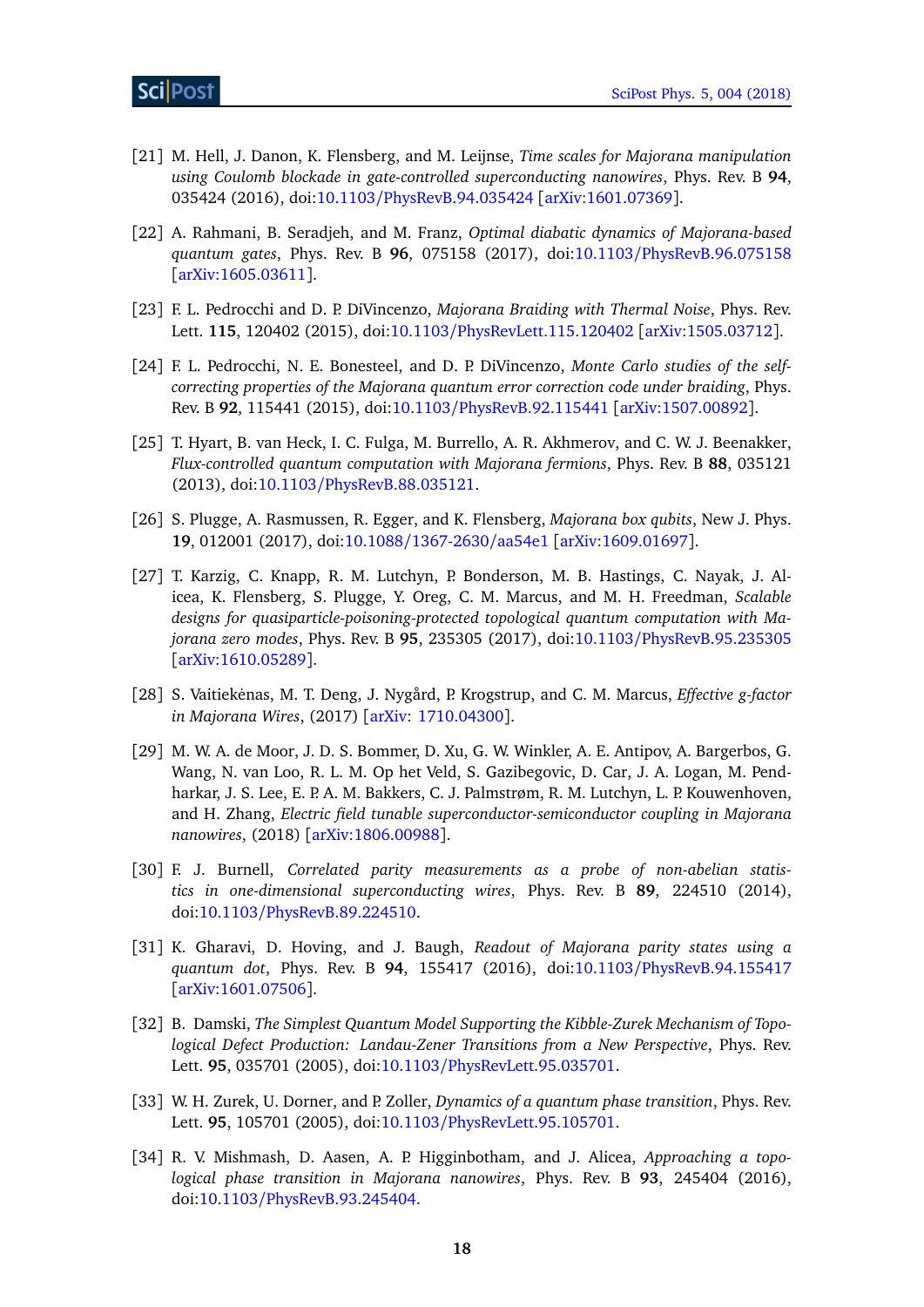- <span id="page-18-0"></span>[35] L. Landau, *Zur Theorie der Energieübertragung. II*, Phys. Sov. Union **2**, 46 (1932).
- [36] E. Majorana, *Atomi orientati in campo magnetico variabile*, Il Nuovo Cimento **9**, 43 (1932), doi:10.1007/[BF02960953.](http://dx.doi.org/10.1007/BF02960953)
- [37] C. Zener, *Non-adiabatic crossing of energy levels*, Proc. Royal Soc. A **137**, 696 (1932), doi:10.1098/[rspa.1932.0165.](http://dx.doi.org/10.1098/rspa.1932.0165)
- <span id="page-18-1"></span>[38] E. K. G. Stückelberg, *Theorie der unelastischen Stösse zwischen Atomen*, Birkhäuser(1933).
- <span id="page-18-2"></span>[39] A. C. Potter and P. A. Lee, *Engineering a p* + *ip superconductor: Comparison of topological insulator and Rashba spin-orbit-coupled materials*, Phys. Rev. B **83**, 184520 (2011), doi:10.1103/[PhysRevB.83.184520.](http://dx.doi.org/10.1103/PhysRevB.83.184520)
- <span id="page-18-3"></span>[40] B. van Heck, R. M. Lutchyn, and L. I. Glazman, *Conductance of proximitized nanowire in the Coulomb blockade regime*, Phys. Rev. B **93**, 235431 (2016), doi:10.1103/[PhysRevB.93.235431.](http://dx.doi.org/10.1103/PhysRevB.93.235431)
- <span id="page-18-4"></span>[41] A. E. Antipov, A. Bargerbos, G. W. Winkler, B. Bauer, E. Rossi, and R. M. Lutchyn, *Effects of gate-induced electric fields on semiconductor Majorana nanowires*, (2018), [arXiv:1801.02616.](http://arxiv.org/abs/1801.02616)
- <span id="page-18-5"></span>[42] A. E. G. Mikkelsen, P. Kotetes, P. Krogstrup, and K. Flensberg, *Hybridization at superconductor-semiconductor interfaces*, (2018), [arXiv:1801.03439.](http://arxiv.org/abs/1801.03439)
- <span id="page-18-6"></span>[43] P. Bonderson, M. Freedman, and C. Nayak, *Measurement-only topological quantum computation*, Phys. Rev. Lett. **101**, 010501 (2008), doi:10.1103/[PhysRevLett.101.010501.](http://dx.doi.org/10.1103/PhysRevLett.101.010501)
- <span id="page-18-7"></span>[44] C. Knapp, T. Karzig, R. M. Lutchyn, and C. Nayak, *Dephasing of Majorana-based qubits*, Phys. Rev. B **97**, 125404 (2018), doi:10.1103/[PhysRevB.97.125404](http://dx.doi.org/10.1103/PhysRevB.97.125404) [[arXiv:1711.03968](http://arxiv.org/abs/arXiv:1711.03968)].
- <span id="page-18-8"></span>[45] D. Aasen, M. Hell, R. V. Mishmash, A. Higginbotham, J. Danon, M. Leijnse, T. S. Jespersen, J. A. Folk, C. M. Marcus, K. Flensberg, and J. Alicea, *Milestones toward Majorana-based quantum computing*, Phys. Rev. X **6**, 031016 (2016), doi:10.1103/[PhysRevX.6.031016.](http://dx.doi.org/10.1103/PhysRevX.6.031016)
- <span id="page-18-9"></span>[46] A. A. Zyuzin, D. Rainis, J. Klinovaja, and D. Loss, *Correlations between Majorana fermions through a superconductor*, Phys. Rev. Lett. **111**, 056802 (2013), doi:10.1103/[PhysRevLett.111.056802.](http://dx.doi.org/10.1103/PhysRevLett.111.056802)
- <span id="page-18-10"></span>[47] M. Leijnse and K. Flensberg, *Scheme to measure Majorana fermion lifetimes using a quantum dot*, Phys. Rev. B **84**, 140501 (2011), doi:10.1103/[PhysRevB.84.140501](http://dx.doi.org/10.1103/PhysRevB.84.140501) [[arXiv:1012.4650](http://arxiv.org/abs/arXiv:1012.4650)].
- <span id="page-18-11"></span>[48] K. Gharavi, D. Hoving, and J. Baugh, *Readout of Majorana parity states using a quantum dot*, Phys. Rev. B **94**, 155417 (2016), doi:10.1103/[PhysRevB.94.155417](http://dx.doi.org/10.1103/PhysRevB.94.155417) [[arXiv:1601.07506](http://arxiv.org/abs/arXiv:1601.07506)].
- <span id="page-18-12"></span>[49] S. M. Albrecht, A. P. Higginbotham, M. Madsen, F. Kuemmeth, T. S. Jespersen, J. Nygård, P. Krogstrup, and C. M. Marcus, *Exponential protection of zero modes in Majorana islands*, Nature **531**, 206 (2016), doi:10.1038/[nature17162](http://dx.doi.org/10.1038/nature17162) [[arXiv:1603.03217](http://arxiv.org/abs/arXiv:1603.03217)].
- <span id="page-18-13"></span>[50] D. I. Pikulin, J. P. Dahlhaus, M. Wimmer, H. Schomerus, and C. W. J. Beenakker, *A zerovoltage conductance peak from weak antilocalization in a Majorana nanowire*, New J. Phys. **14**, 125011 (2012), doi:10.1088/[1367-2630](http://dx.doi.org/10.1088/1367-2630/14/12/125011)/14/12/125011.